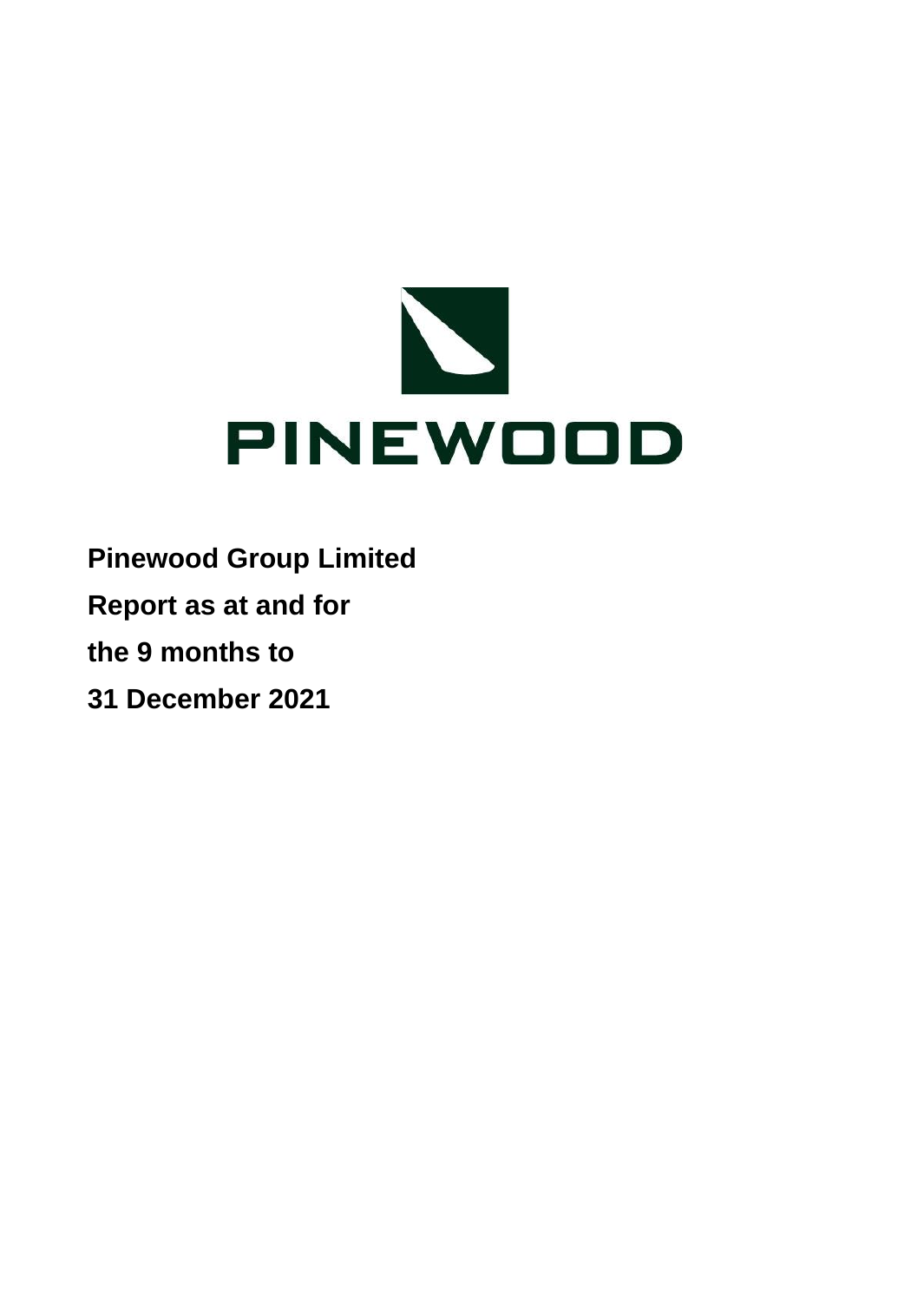# **Third quarter highlights**

### **Operational and industry highlights**

- The BFI reported that the combined UK film and high-end television ('HETV') production spend in the UK for the full year 2021 was £5.6 billion from 420 productions. This is the highest combined film and HETV annual spend on record, and up by £1.3 billion since the previous peak in 2019
- Both studios operated at capacity during Q3 with our customers having full production schedules. Several productions completed during December and, currently, there are 14 at the studios of which 5 are shooting. The Post-production business continued to perform strongly throughout the quarter
- The Group raised £300.0 million to finance the expansion at Shepperton Studios, issuing 3.625% senior notes due November 2027, and amended and extended the revolving credit facility to £75 million, with £15 million due to end in March 2025 and the remainder in May 2027
- Another positive set of results, with turnover up by 5% to £75.8 million (Q3 YTD FY21: £72.0 million) and Adjusted EBITDA up by 8% to £50.2 million (Q3 YTD FY21: £46.5 million) in the 9-month period to 31 December

#### **Strategic highlights**

Solid progress on expansion projects:

- Shepperton pre-let: on 9 February, we announced that the Group had entered into a long-term arrangement with Prime Video (Amazon) in relation to the Shepperton expansion (comprising Shepperton South and Shepperton North West); this contract, together with the Netflix contract announced in November 2021, results in the entire expansion being pre-let
- Shepperton North West: the enabling works have been completed and the main works are underway for the construction of three sound stages and other production accommodation (c. 165k sq ft) together with a six-acre backlot; completion is expected H1 CY23
- Shepperton South: the enabling works are underway to deliver 14 sound stages and other production accommodation (c. 800k sq ft); completion is expected H2 CY23
- Pinewood West real estate optimisation ("REO"): construction of five new stages, pre-let to Disney, with completion expected in summer CY22
- Pinewood East Phase 3: the last phase of development at Pinewood East which currently has planning permission for 4 new sound stages (c. 150k sq ft total area); currently refining the design of the scheme
- Pinewood South: Buckinghamshire Council has resolved to grant planning permission for a global screen industries growth hub totalling 750k sq ft in December 2021. This enables the future expansion of Pinewood Studios

#### **Financial highlights**

The table below provides an overview of key performance indicators for the period:

|                                | 9 months<br>ended 31<br>Dec 2021<br>£'000 | 9 months<br>ended 31<br>Dec 2020<br>£'000 |
|--------------------------------|-------------------------------------------|-------------------------------------------|
| Turnover                       | 75,797                                    | 71,990                                    |
| <b>Adjusted EBITDA</b>         | 50,227                                    | 46,488                                    |
| Adjusted EBITDA margin         | 66.3%                                     | 64.6%                                     |
| Cash generated from operations | 66,681                                    | 71,168                                    |
| Capital expenditure*           | (62, 838)                                 | (20, 492)                                 |
| Adjusted net debt              | (468,226)                                 | (421,680)                                 |

*\* Capital expenditure represents the purchase of property, plant and equipment, intangible assets, and the investment in and repayments from participating interests, net of proceeds from disposal of property, plant and equipment, intangibles, investments and participating interests*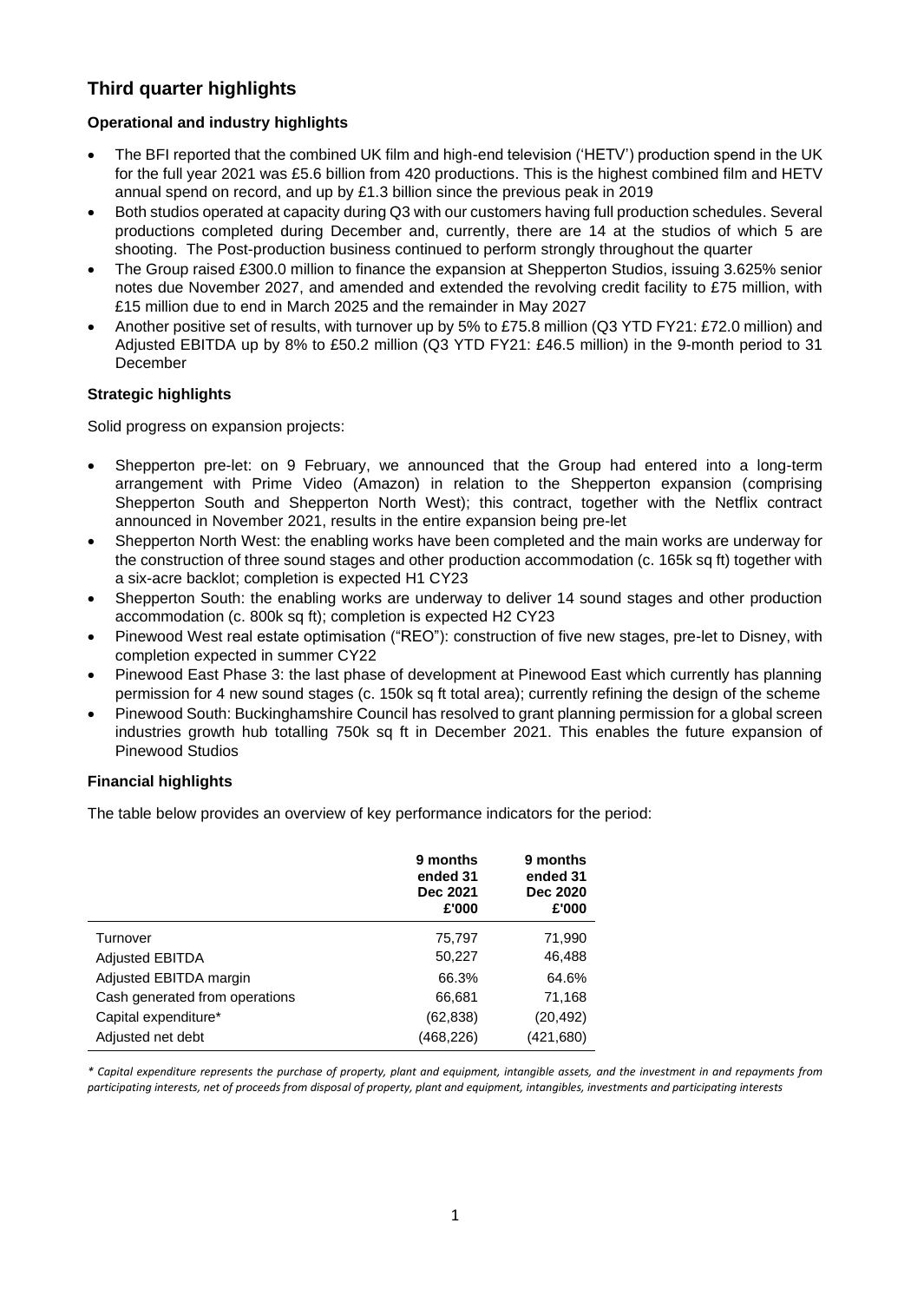#### *Turnover*

Turnover of £75.8 million was up by £3.8 million on the prior year period (Q3 YTD FY21: £72.0 million). Whilst the prior year was impacted by the pandemic, this year has benefited, in particular, from strong trading within the Post-production business. UK studios continues to deliver stable, index-linked income from our production accommodation.

#### *Adjusted EBITDA*

Adjusted EBITDA improved by £3.7 million to £50.2 million (Q3 YTD FY21: £46.5 million), with the Postproduction and TV businesses supporting this improvement. With the studios operating at capacity, there has been limited space available for resale to third parties. However, the impact from lower resale income has been largely offset by the sale of other ancillary studio services and improved results from Media Hub, and more than offset through our share of results from our associate company (PMBS Holdings Ltd or 'PMBS') in delivering lighting services to productions.

Adjusted EBITDA for both the current and comparative periods also includes two distinctive items, with the total variance between the two years being negligible. Q3 YTD FY22 reflects the repayment of £0.5 million received in FY21 under the Government's Coronavirus Job Retention Scheme ('CJRS') in relation to retained staff. Q3 YTD FY21 recognised (i) the receipt of monies under the CJRS and (ii) a charge for advisory fees in relation to a small potential acquisition which, subsequently, was not pursued.

Adjusted EBITDA margin of 66.3% compares with Q3 YTD FY21 of 64.6%. However, excluding the items described above (funds in relation to the CJRS and advisory fees from the potential acquisition) and income received from participating interests, in both years, the adjusted EBITDA margin of 65.2% is in line with the prior year period (Q3 YTD FY21: 65.4%).

#### *Reconciliation of profit after taxation to Adjusted EBITDA*

|                                                                              | 9 months<br>ended 31 Dec<br>2021 | 9 months<br>ended 31 Dec<br>2020 |
|------------------------------------------------------------------------------|----------------------------------|----------------------------------|
| Profit after taxation                                                        | 23.799                           | 24,452                           |
| Tax charge on profit                                                         | 7.576                            | 7,632                            |
| Net interest payable and other charges                                       | 10,538                           | 6,588                            |
| Depreciation of property, plant and equipment                                | 7.740                            | 7.772                            |
| Impairment of property, plant and equipment                                  |                                  |                                  |
| Amortisation of intangible assets                                            | 709                              | 743                              |
| (Profit)/ loss on disposal of property, plant &<br>equipment and investments | (135)                            | 1,857                            |
| <b>EBITDA</b>                                                                | 50,227                           | 49,044                           |
| Adjusted items **                                                            |                                  | (2,556)                          |
| <b>Adjusted EBITDA</b>                                                       | 50,227                           | 46,488                           |

\*\* See note 1 of the accompanying financial statements for details of adjusted items

#### *Cash flow and capital expenditure*

The cash balance at 31 December 2021 was £541.8 million, having increased by the cash inflow of £244.1 million since the start of the financial year, and a negligible foreign exchange gain.

Cash generated from operations was £66.7 million, and after a net £12.9 million of interest and £4.0 million of tax paid, net cash inflow from operations was £49.8 million. £62.8 million was spent on capital expenditure\*, in particular on developing five stages at Pinewood West which are pre-let to Disney and undertaking enabling works at Shepperton South and North West. Finally, having issued £300.0 million 3.625% senior notes due November 2027, the Group received net proceeds of £297.1 million in December. £40.0 million of funds were invested in bank deposits with a tenure of more than three months but less than one year, and in accordance with FRS102, this amount has been shown separately from cash on the balance sheet.

#### *Adjusted Net debt and liquidity*

Adjusted net debt as at 31 December 2021 stood at £468.2 million, based on £1,050.0 million of senior secured notes, a cash balance of £541.8 million and bank deposits with tenure of no more than one year of £40.0 million. Adjusted net debt at 31 March 2021 was £452.4 million, based on £750.0 million of senior secured notes and a cash balance of £297.6 million.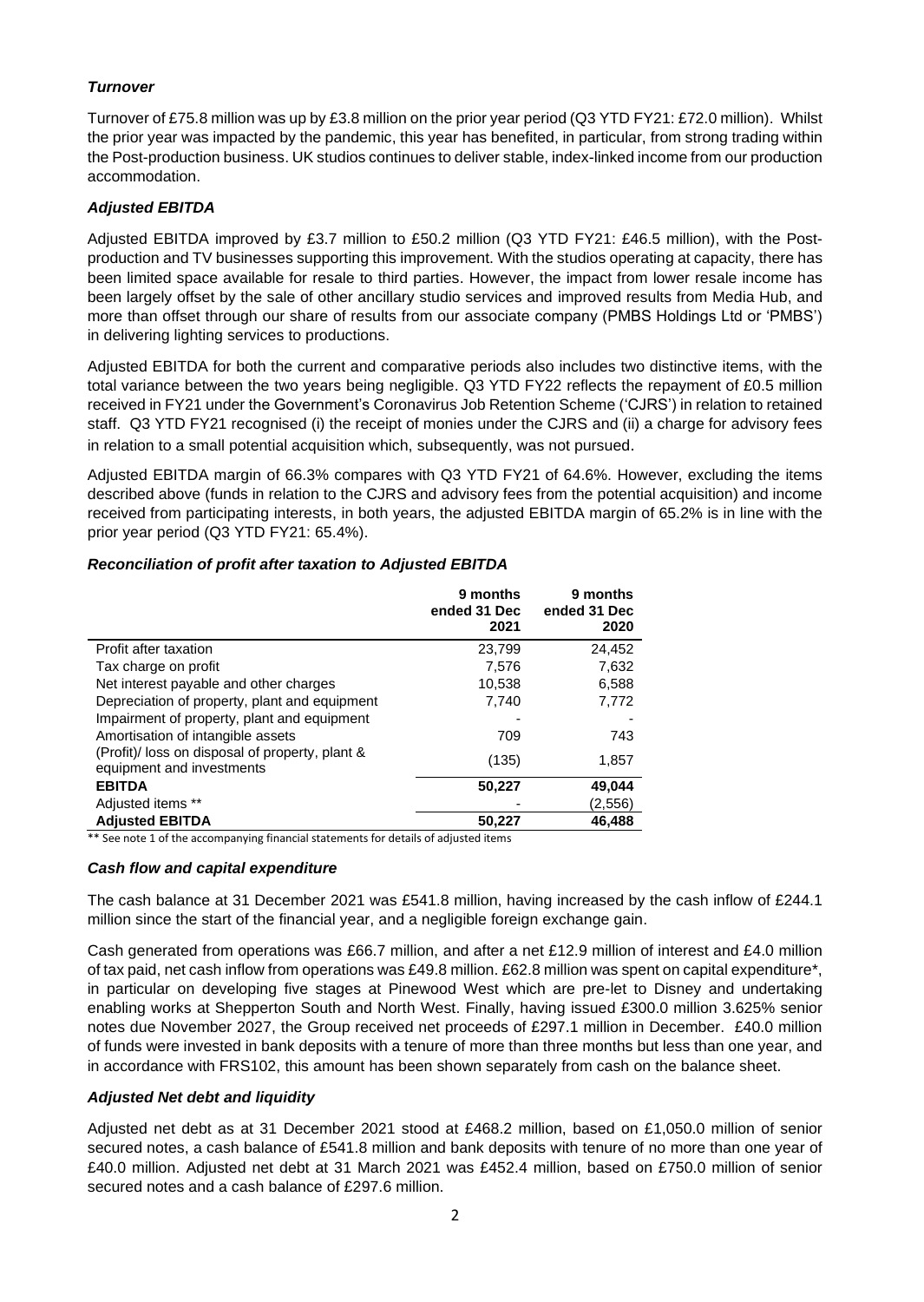#### **Paul Golding, CEO, commented:**

"This has been another important quarter for the business, with several strategic milestones achieved.

In November, we successfully raised £300 million to finance our studio expansion at Shepperton. Once completed in 2023, Shepperton will be the second largest studio in the world and comprise 31 purpose-built stages. We're thrilled that the expanded studios are already entirely pre-let, nearly two years prior to completion. And moreover, we're delighted to be extending our existing partnership with Netflix whilst welcoming Prime Video to the fold.

In December, Buckinghamshire Council agreed to grant planning permission for our 750k square foot scheme at Pinewood South. This decision is an important step to ensuring that we can continue to expand Pinewood when the conditions are favourable."

The next Investor update is scheduled for 15 June 2022.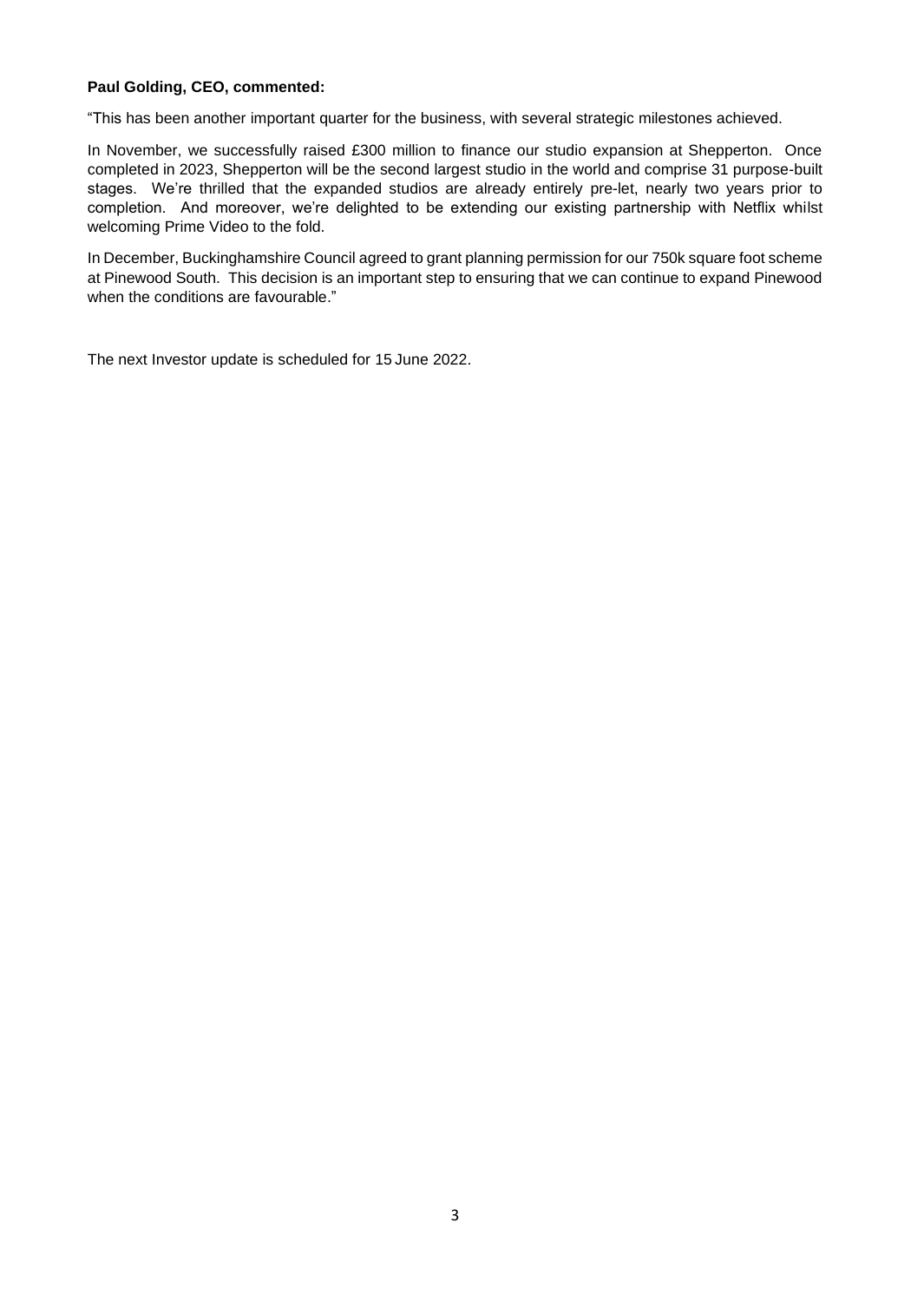#### **General information**

Pinewood is the leading independent provider of the real estate that is required for the production of film and television content. Founded in 1936 and headquartered in the United Kingdom, Pinewood owns premium, large-scale facilities also known as studios, for hosting film, television and other media productions. Our freehold studios are located in prime locations near London and make Pinewood and Shepperton preferred choices for major film production companies. Pinewood branded studios have hosted over 2,000 films, among them 170 Oscar winners, 230 BAFTA winners and numerous blockbuster film productions with budgets of over \$100.0 million.

#### **Presentation of financial information**

Unless otherwise indicated, the financial information presented in this report is the historical consolidated financial information of the Group.

This report includes or derives information from the following financial sources:

- The unaudited consolidated financial information of the Group as of and for the 3 months ended 31 December 2021 ("Q3 2022", "Q3 FY22"), and the comparative period as of and for the 3 months ended 31 December 2020 ("Q3 2021" or "Q3 FY21"), prepared in accordance with FRS 102
- The unaudited consolidated financial information of the Group as of and for the 9 months ended 31 December 2021 ("Q3 YTD 2022", "Q3 YTD FY22"), and the comparative period as of and for the 9 months ended 31 December 2020 ("Q3 YTD 2021" or "Q3 YTD FY21"), prepared in accordance with FRS 102.
- The audited consolidated financial information of the Group as of and for the year ended 31 March 2021 ("FY21"), and the comparative period as of and for the year ended 31 March 2020 ("FY20"), is prepared in accordance with FRS 102. The financial year for the Group runs from 1 April following the previous financial year end to 31 March each calendar year.

#### **Further information for the noteholders**

This report was prepared in accordance with the indenture dated 25 September 2019 and the indenture dated 2 December 2021 among Pinewood Finco PLC, as issuer, the guarantors named therein, Deutsche Trustee Company Limited, as Trustee, and Deutsche Bank AG London Branch, as security agent and as principal paying agent and Deutsche Bank Luxembourg S.A. as transfer agent and registrar.

This report may include forward-looking statements. All statements other than statements of historical fact included in this report, including those regarding the Group's financial position, business and acquisition strategy, plans and objectives of management for future operations, are forward-looking statements. Such forward-looking statements involve known and unknown risks, uncertainties and other factors which may cause the out-turned results, performance or achievements of the Group, or industry results, to be materially different from any future results, performance or achievements expressed or implied by such forward-looking statements.

Such forward-looking statements are based on numerous assumptions regarding the Group's present and future business strategies and the environment in which the Group will operate in the future. Many factors could cause the out-turned results, performance, or achievements to differ materially from those in the forward-looking statements. Forward-looking statements should, therefore, be construed in light of such risk factors and undue reliance should not be placed on forward-looking statements. These forward-looking statements speak only as of the date of this interim report. The Group expressly disclaims any obligations or undertaking, except as required by applicable law and regulations to release publicly any updates or revisions to any forward-looking statement contained herein to reflect any change in the Group's expectations with regard thereto or any changes in events, conditions or circumstances on which any such statement is based.

The financial results presented in this presentation are preliminary and may change. This financial information includes calculations or figures that have been prepared internally by management and have not been reviewed or audited by our independent auditors. There can be no assurance that the Group's actual results for the period presented herein will not differ from the preliminary financial data presented herein and such changes could be material. This preliminary financial data should not be viewed as a substitute for full financial statements prepared in accordance with FRS 102 and is not necessarily indicative of the results to be achieved for any future periods. This preliminary financial information, and previously reported amounts, could be impacted by the effects of further review by the Board of Directors.

#### **Use of non-FRS 102 financial information**

This report contains certain non-UK GAAP and non-IFRS financial measures and ratios, including, Adjusted EBITDA, Adjusted EBITDA margin, Adjusted net debt, and certain other measures (collectively, "**Non-GAAP Measures**") that are not required by, or presented in accordance with UK GAAP, IFRS or the accounting measures of any other jurisdiction. In addition, where narrative information given in this report excludes the impact of adjusted items and, therefore, refers to non-GAAP measures, this is indicated in the information given.

In this report, "Adjusted EBITDA" is calculated as profit before interest receivable and similar income, interest payable and similar charges, tax charge/credit on profit/loss, depreciation of property, plant and equipment, impairment of long-term assets, amortisation of goodwill and intangibles, gain/loss on disposal of property, plant and equipment, gain/loss on disposal of participating interests and investments, and adjusted items.

In this interim report, "Adjusted EBITDA margin" is calculated as Adjusted EBITDA (which includes the impact of income from participating interests and based on financial statements prepared in accordance with UK GAAP) divided by turnover (which does not include the impact of income from participating interests).

In this report, "adjusted net debt" is calculated as debt, ignoring accrued interest and the unamortised loan issue costs, net of cash balances and deposits where the tenure on the deposit accounts are equal to or less than one year.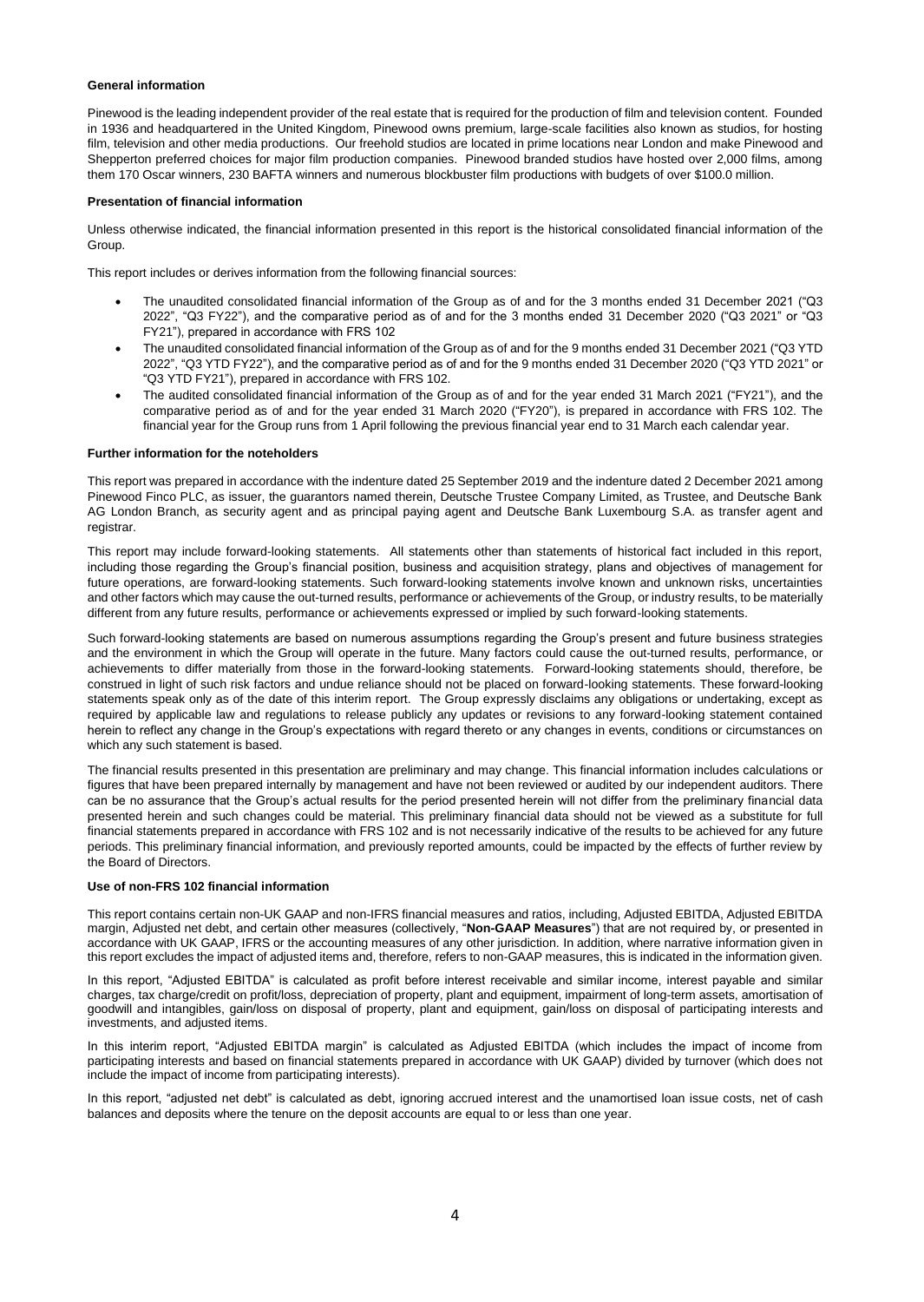# **Financial update for the 3 months ended 31 December 2021**

#### **Group Statement of Comprehensive Income**

#### *Turnover*

Turnover at £26.3 million was £1.0 million higher than the prior year period (Q3 FY21: £25.3 million). This quarterly upside was mainly delivered by the Post-production business, which experienced a sharp rebound in activity as a result of increased production levels.

UK studios revenue remained level with the prior year quarter. Production accommodation continued to operate at capacity, with our customers having full production schedules, which resulted in little unutilised space available for rental to third parties and a lower level of resale income. However, the Group benefitted from higher revenues in the Media Hub business, with increased occupancy in areas that were vacant during the prior period as a result of the pandemic.

The long-term contracts contain indexation provisions which, in accordance with FRS102, result in certain revenue being recognised on a straight-line basis over the initial term, rather than increasing each year. Consequently, revenue was adjusted upwards by £0.5 million (Q3 FY21: £0.7 million) compared with the contractual amounts due.

#### *Cost of sales*

Cost of sales expenditure, at £10.0 million, remained in line with the prior year period (Q3 FY21: £9.7 million), with the Post-production team fully utilised in delivering the increased volume of local versioning.

#### *Gross profit*

Gross profit at £16.2 million, was £0.6 million ahead of the prior year (Q3 FY21: £15.6 million), with the gross profit margin at 61.8% level with the prior year period (Q3 FY21: 61.8%).

#### *Selling, distribution and administrative expenses †*

Selling, distribution and administrative expenses, together totalling £1.8 million, are slightly lower than the prior year quarter (Q3 FY21: £2.1 million).

#### *Other operating expenses/income*

Other operating income/ expense was £0.1 million income in Q3 FY22 (Q3 FY21: £1.2 million expense). The prior year quarter included a charge for advisory fees to in relation to a small potential acquisition which, subsequently, was not pursued, with the income of £0.1 million in Q3 FY22 relating to deferred consideration from the sale of the Group's investment in POP Global Ltd which was agreed in FY20.

#### *Operating profit*

Operating profit before adjusted items of £14.6 million (Q3 FY21: £12.3 million) improved by £2.3 million from the prior year quarter. This was mainly as a result of the aborted acquisition advisory fees last year which have not reoccurred and higher levels of activity from the Post-production business throughout Q3. Operating profit margin was 55.5% (Q3 FY21: 48.5%).

#### *Income from participating interests*

Income from our associate company, PMBS Holdings Limited ('PMBS'), was £0.3 million in Q3 FY22, having returned to profitability following the pandemic.

#### *Interest receivable and similar income*

Interest receivable and similar income, which mainly comprises income earned on the loan to the Group's parent company, was £3.3 million (Q3 FY21: £2.9 million), with the slight improvement from a fair value gain on the Group's derivative financial instruments and higher bank interest.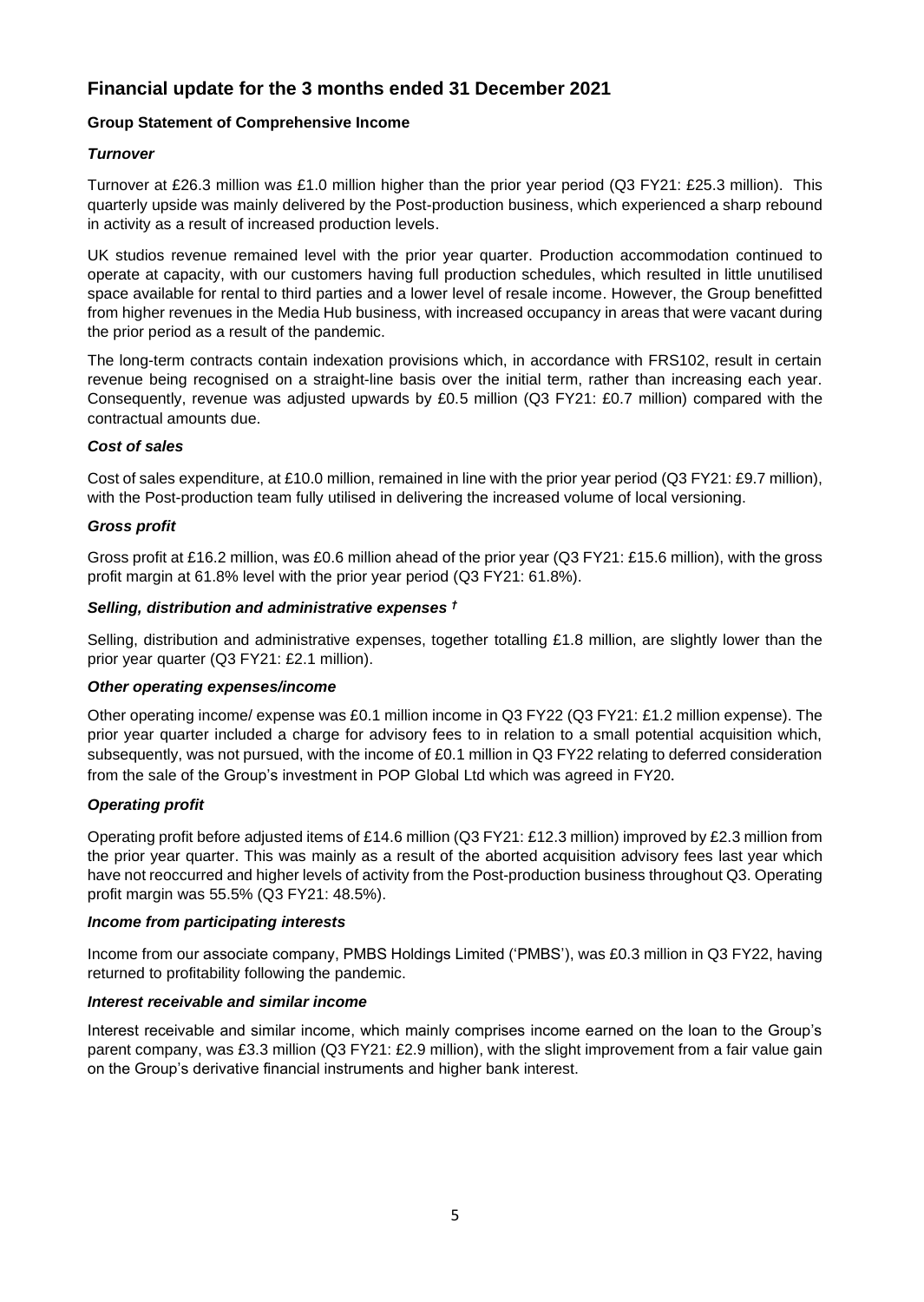# **Financial update for the 3 months ended 31 December 2021 (continued)**

#### **Group Statement of Comprehensive Income (continued)**

#### *Interest payable and similar charges*

Interest payable and similar charges increased by £2.3 million to £7.2 million (Q3 FY21: £4.9 million), following the financing, in January 2021, which increased the principal of the 3.25% senior secured notes by £200.0 million, and the issue of £300.0 million 3.625% senior notes in December 2021.

#### *Tax charge †*

Excluding the impact of adjusted items, the tax charge reduced by £0.2 million to £2.3 million (Q3 FY21: £2.4 million) in spite of the adjusted profit before tax increasing by £0.7 million. The effective tax rate reduced in the quarter to 20.6% (Q3 FY21: 23.8%), with the prior year period impacted by the non-deductible expenses in relation to the aborted potential acquisition and a higher level of non-allowable depreciation.

#### **Cash flow**

The cash balance at 31 December 2021 was £541.8 million compared with £248.5 million at 30 September 2021; an increase of £293.3 million of cash in the quarter. This increase reflects the recent financing where, a net £297.1 million was raised in December 2021 through the issue of £300.0 million 3.625% senior notes due November 2027. Following this refinancing, £40.0 million of funds have been deposited into bank accounts with a tenure of over 3 months, and this amount is shown separately from cash and cash equivalents on the balance sheet.

Excluding the financing and investment of funds, cash balances improved by £36.2 million. The Group recognised a £17.3 million cash inflow from operating activities before changes in working capital and a working capital inflow of £46.8 million. The movement in working capital is predominantly from cash receipts of rental income in advance (and associated VAT) under the long-term contracts. Net interest paid totalled £0.2 million and net tax paid of £0.8 million related to the third instalment for the financial year. Investment cashflows included £26.9 million of capital expenditure\* mainly related to the Group's growth plan.

*\** Capital expenditure represents the purchase of property, plant and equipment, intangible assets, and the investment in and repayments from participating interests, net of proceeds from disposal of property, plant and equipment, intangibles, investments and participating interests

† Excluding adjusted items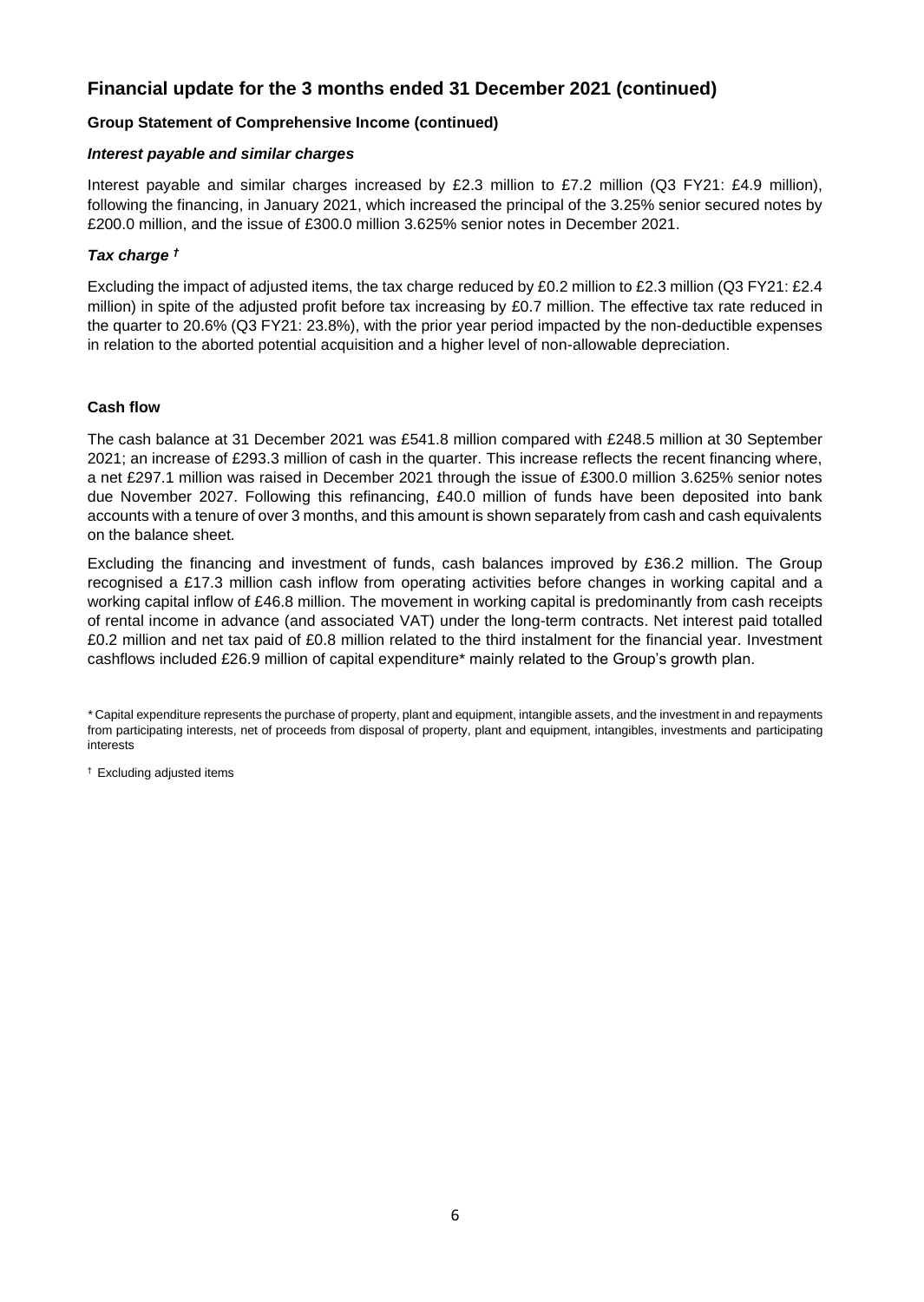# **Financial update for the 9 months ended 31 December 2021**

#### **Group Statement of Comprehensive Income**

#### *Turnover*

Turnover increased by £3.8 million to £75.8 million (Q3 YTD FY21: £72.0 million), due to both the ancillary TV studios and Post-production businesses having returned to normal operating levels. During the production hiatus in Q1 FY21, two of the three TV studios remained empty until production scheduling resumed in July 2020 and, similarly, Post-production was impacted by delays in production scheduling. During Q3 YTD FY22, Post-production has delivered an increasingly high level of foreign language versioning and the TV studios have returned to a normal level of activity.

The UK studios continue to deliver stable, index-linked income from our production accommodation. However, with our customers having full production schedules, the studios continued to be busy throughout the period to December, which has resulted in a change in the mix of other revenues earned. Resale income is lower than prior year, largely as there is little unutilised space available for rental to third parties. However, ancillary studio services income (e.g. for energy) and our Media Hub revenues have increased, more than offsetting the fall in resale income.

The long-term contracts contain indexation provisions which, in accordance with FRS102, result in certain revenue being recognised on a straight-line basis over the initial term, rather than increasing each year. Consequently, revenue was adjusted upwards by £1.9 million (Q3 YTD FY21: £2.3 million) compared with the contractual amounts due.

Revenue from international agreements has declined marginally, following the exit from the sales and marketing agreement with the studios in Atlanta in October 2020. Income continues to be generated from our agreements with studios in Toronto and the Dominican Republic.

#### *Cost of sales*

Cost of sales expenditure increased by £1.5 million to £28.8 million (Q3 YTD FY21: £27.3 million). The increase is a result of activity having returned to pre-pandemic levels, with increased energy costs which are principally charged under the two long-term contracts at cost, together with slight increases in other costs incurred in maintaining the site.

#### *Gross profit*

Gross profit at £47.0 million was £2.3 million higher than prior year (Q3 YTD FY21: £44.7 million) and gross profit margin at 62.0% was level with the prior year period (Q3 YTD FY21: 62.1%). The high level of production scheduling at the studios has resulted in a reduced opportunity for generating resale income and an increased usage of ancillary studio services, which are principally sold at cost. This impact to the gross profit margin has been mitigated by the strong return and growth of Post-production.

#### *Selling, distribution and administrative expenses †*

Selling, distribution and administrative expenses, together totalling £6.0 million, are slightly lower than the prior year (Q3 YTD FY21: £6.2 million) with a low level of savings continuing as the pandemic progresses.

#### *Other operating expenses/income*

Other operating expenses of £0.4 million is £2.0 million lower than prior year (Q3 YTD FY21: £2.4 million). This year's expense relates to the repayment of £0.5 million in June 2021 of funds granted throughout FY21 under the Government's Coronavirus Job Retention Scheme ('CJRS'), net of £0.1 million of deferred consideration from the sale of our investment in POP Global Ltd in FY20.

The net expense of £2.4 million in the prior year period, related to a £1.9 million loss on disposal of property at Pinewood Studios following the clearance of three areas in advance of the construction of the five stages which will be occupied by Disney, advisory fees in relation to a small potential acquisition which subsequently was not pursued, net of c. £0.7 million of CJRS grants received.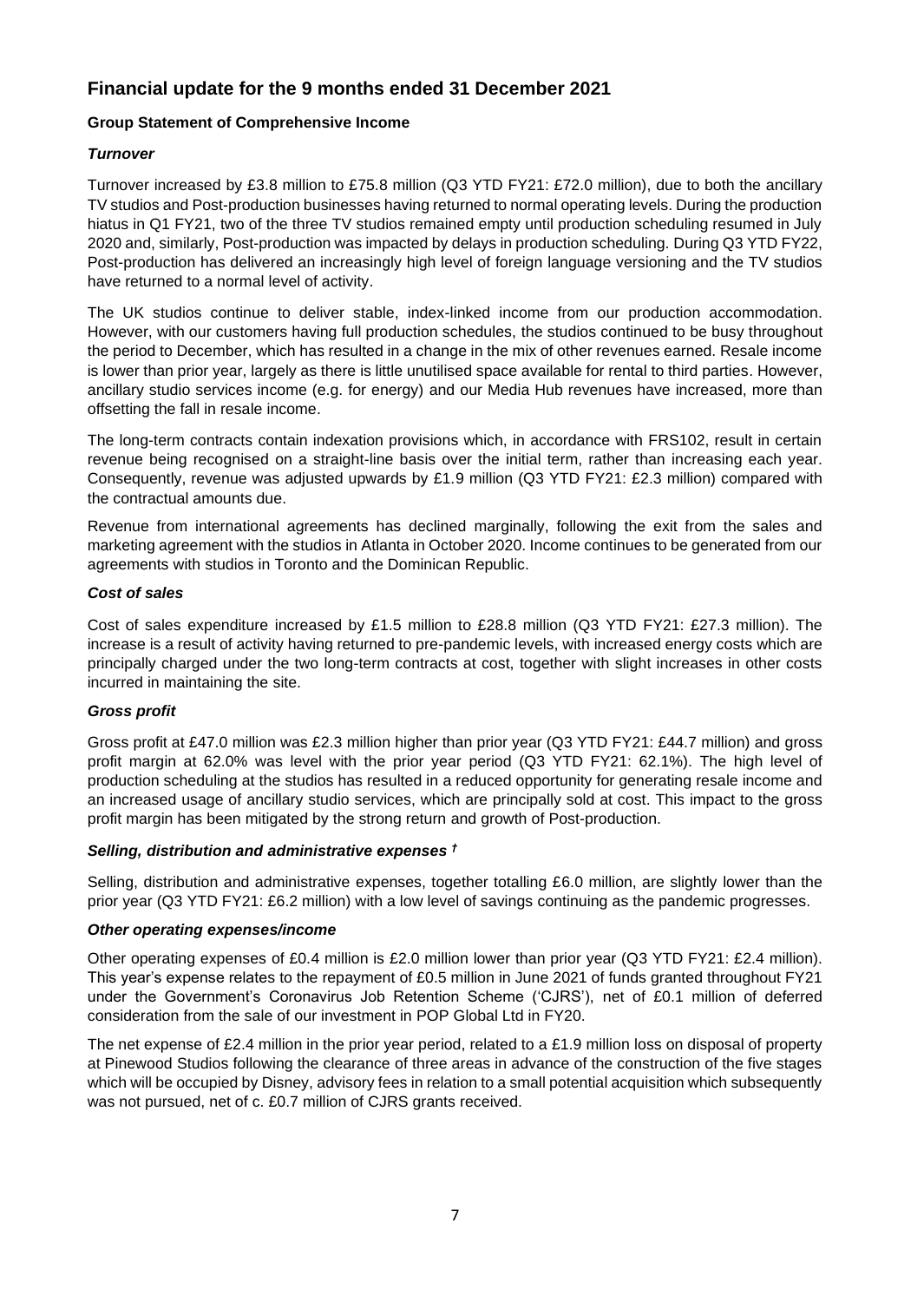# **Financial update for the 9 months ended 31 December 2021 (continued)**

#### **Group Statement of Comprehensive Income (continued)**

#### *Operating profit*

Operating profit before adjusted items of £40.6 million (Q3 YTD FY21: £36.1 million) improved by £4.5 million against the prior year period, delivering an operating profit margin of 53.6% (Q3 YTD FY21: 50.2%). Excluding the items disclosed within Other operating expenses (receipts/ repayment under the CJRS, the impact of the advisory costs incurred on the aborted acquisition and profit/ loss on disposal), operating profit and operating profit margin grew by £2.4 million and 0.5 ppt respectively against the prior year period.

#### *Income from participating interests*

Our associate company, PMBS Holdings Limited ('PMBS'), has benefitted from the studios operating at capacity. Although PMBS's results suffered during the pandemic, the associate has returned to profitability and has recouped losses incurred during the period of reduced activity. As a result, income from participating interests has been recognised at £1.3 million. This income has increased the carrying value of the Group's equity interest in PMBS to £1.3 million. The equity interest in our associate was initially recognised at its original cost of £nil, with the Group having recognised a share of results after equity accounting adjustments of £nil up to the start of the financial year.

#### *Interest receivable and similar income*

Interest receivable and similar income, which mainly comprises income earned on the loan to the Group's parent company, was £9.4 million (Q3 YTD FY21: £8.6 million). The improvement from the prior year period follows a £0.5 million fair value gain on the Group's derivative financial instruments and an improvement in other interest income of £0.3 million.

#### *Interest payable and similar charges*

Interest payable and similar charges increased by £4.7 million to £19.9 million (Q3 YTD FY21: £15.2 million) following the financing in January 2021 which increased the principal of the 3.25% senior secured notes by £200.0 million and the subsequent issue of £300.0 million of 3.625% senior notes on 2 December 2021. The prior year period had been impacted by a fair value charge on the Group's interest rate swaps, compared with the fair value gain reported within interest receivable and similar income in Q3 YTD FY22.

#### *Tax charge †*

Excluding the impact of adjusted items, the tax charge increased by £0.6 million to £7.6 million (Q3 YTD FY21: £7.0 million). The effective tax rate in the period was 24.1% (Q3 YTD FY21: 23.8%). The high tax rate in FY22 is due to the main rate of UK corporation tax increasing from 19% to 25% from 1 April 2023 as determined by the Finance Act 2021; the rates are now incorporated in the Group's deferred tax position, so increasing the effective rate for the period by 3.8ppt. The tax rate for Q3 YTD FY21 was higher than is typical for the Group due to a higher level of non-allowable depreciation and the loss on disposal of property, together with other non-deductible expenditure.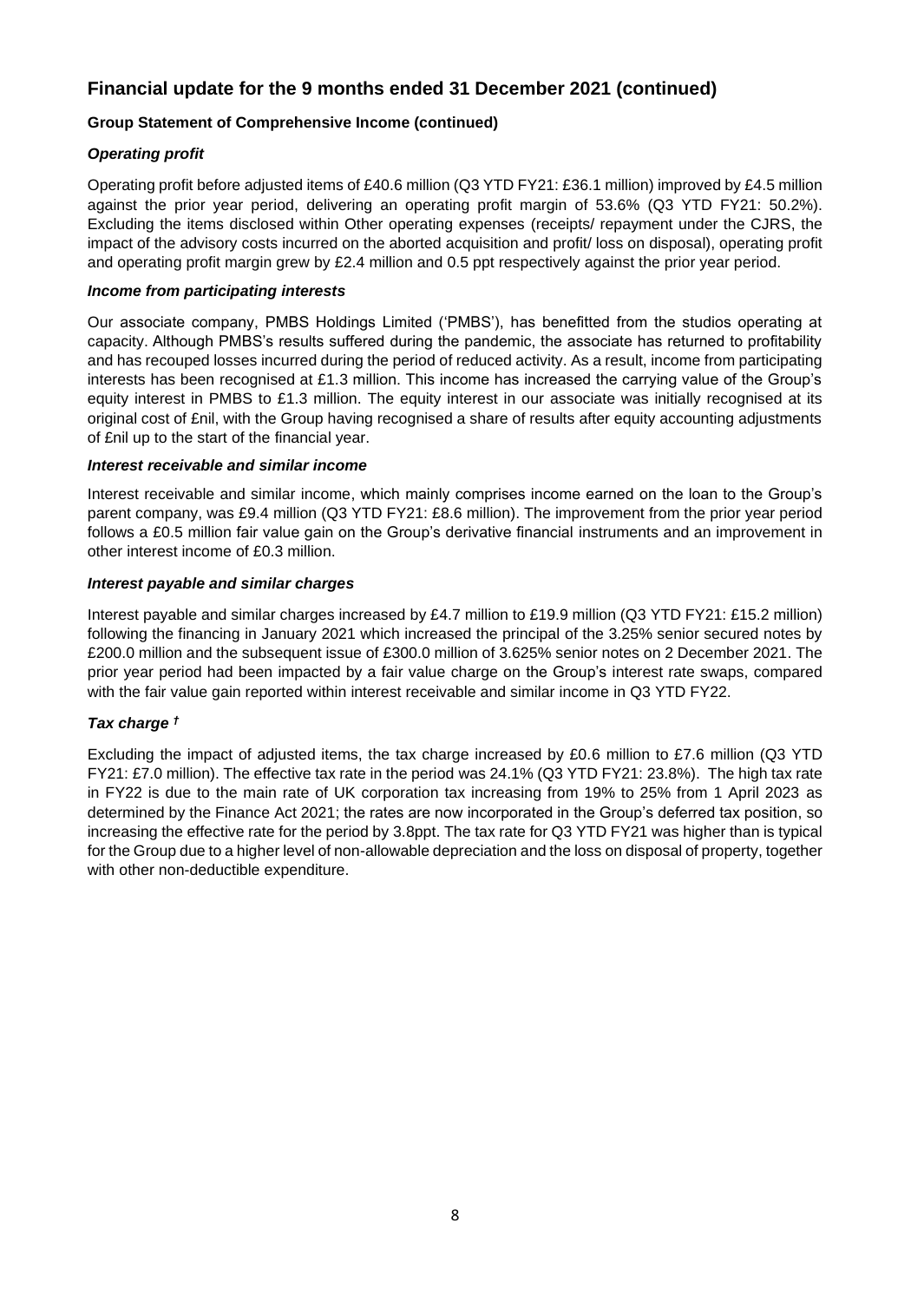# **Financial update for the 9 months ended 31 December 2021 (continued)**

#### **Group Statement of Comprehensive Income (continued)**

#### *Adjusted items*

The Group presents its results in the statement of comprehensive income to separately identify the impact of certain items ("adjusted items") in order to provide a clear and consistent presentation of the underlying operating performance of the Group. Adjusted items are transactions that are unusual in size or nature or have limited predictive value such as disposals, discontinued operations, impairments, certain fair value remeasurements and other significant items where the Group considers separate disclosure would be useful.

There are no adjusted items reported in Q3 YTD FY22, compared with adjusted income of £1.9 million in Q3 YTD FY21, being:

- **Administrative expenses** (£0.5 million): Following disposal of the Group's equity investment in Pinewood Atlanta Studios in 2019, the Group continued its previous licence arrangement with the Pinewood Forest complex, now owned by Pinewood Atlanta Studios. This arrangement was terminated in October 2020 and resulted in a £0.5 million credit recognised within other operating income/(expenses).
- **Gain on loan to participating interests** (£2.0 million): In June 2020, the step-up associated with the Group's investment in PMBS completed for £nil consideration. The Group also received additional loan notes from PMBS for £nil consideration. These were recognised on the balance sheet at a fair value of £2.0 million, resulting in a corresponding gain in the income statement; and
- **Tax charge** (£0.6 million): Arising on the item above and a small catch up on tax from the sale of the Group's equity interest in the Atlanta studios.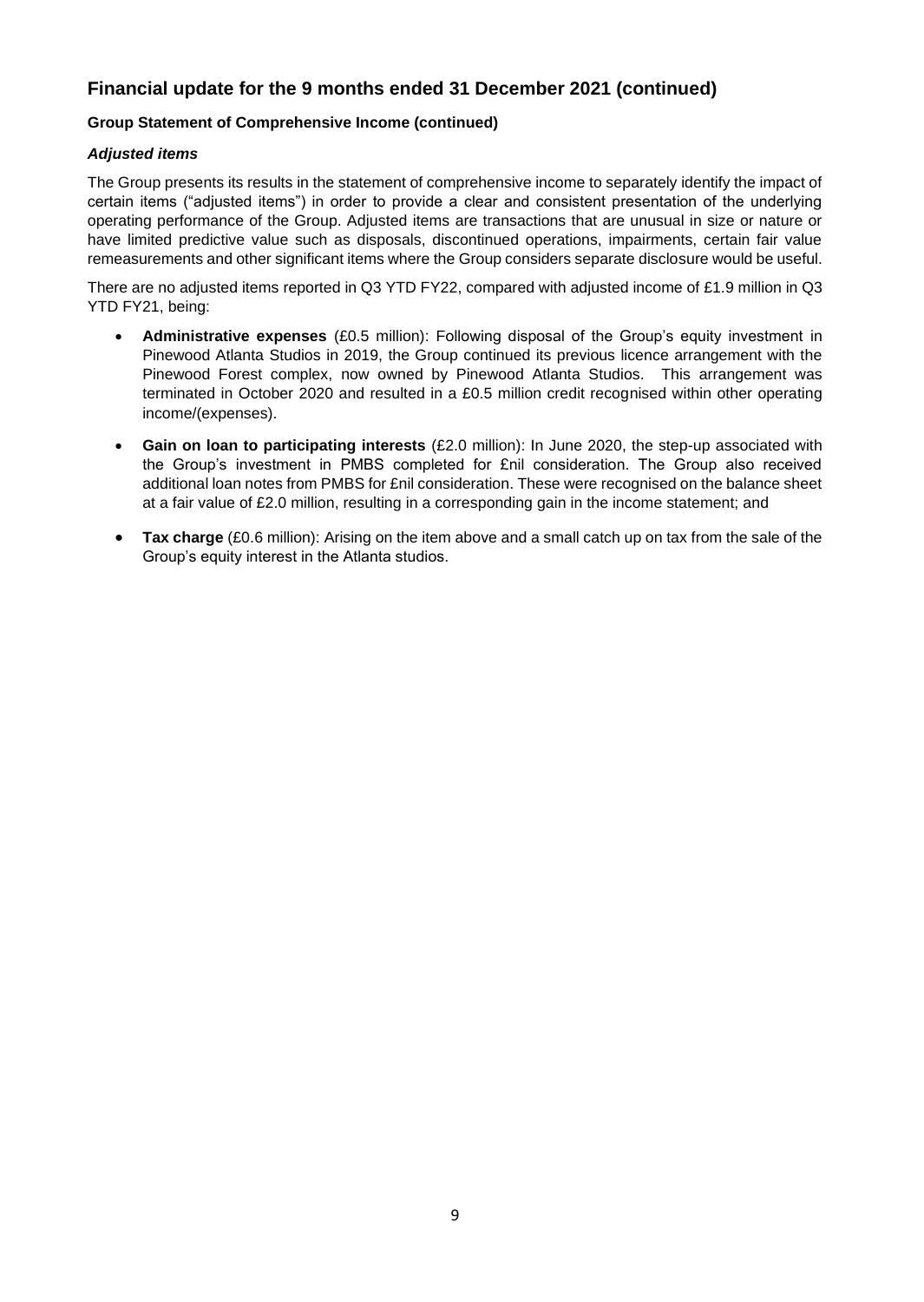# **Financial update for the 9 months ended 31 December 2021 (continued)**

#### **Liquidity and capital resources**

#### *Cash flow*

At 31 December 2021, the cash balance was £541.8 million, having increased by £244.2 million from £297.6 million since the start of the financial year. This increase is mainly from the receipt of proceeds from the recent financing where, a net £297.1 million was raised in December 2021 through the issue of 3.625% senior notes. Following this financing, £40.0 million of these funds were deposited into bank accounts with over a 3-month tenure and, in accordance with FRS102, this amount is shown separately from cash and cash equivalents on the face of the balance sheet. Apart from cash flows in connection with the financing, the Group generated £49.8 million from operations after interest and tax and spent a net £62.8 million on capital expenditure \*.

#### *Net cash flow from operating activities*

Net cash flow from operating activities of a £49.8 million inflow (Q3 YTD FY21: £56.5 million), reduced periodon-period by £6.7 million. Before movements in working capital, cash inflows of £48.9 million (Q3 YTD FY21: £47.0 million) were £1.9 million ahead of the prior year period, due to the improved trading results as described above, but excluding the non-cash income from participating interests in Q3 YTD FY22. However, the overall period-on-period decrease in operating cash flows is largely due to £6.4 million lower working capital benefits, £3.2 million higher net interest paid following the financing in January 2021, but £1.0 million lower tax payments.

The lower working capital benefit in Q3 YTD FY22 mainly relates to: (i) receipts under the two long-term contracts now being received on a regular payment cycle, whereas FY21 benefited from the long-term contracts phasing in alongside receipts from traditional contracts which ended by October 2020 ; (ii) a natural delay from the timing of VAT reclaims relating to capital expenditure as our studio expansion plans progress; and is partially offset by (iii) a reduced level of resale-related payments in the period.

#### *Net cash flow from investing activities*

Net cash outflow from investing activities was £102.8 million compared with £20.5 million in Q3 YTD FY21. As described above, £40.0 million of proceeds from the December 2021 refinancing were placed on deposit in bank accounts with a tenure greater than three months; therefore, not included in cash and cash equivalents. However, the remaining spend of £62.8 million largely relates to the continued development of the five stages at Pinewood West, enabling works at Shepperton North West and the design and enabling works at Shepperton South expansion.

Expenditure at £20.5 million in Q3 YTD FY21 related to the purchase of land at Pinewood South, the five stages at Pinewood West, progressing planning applications at Pinewood and Shepperton and the completion of works at Pinewood East phase II.

#### *Net cash flow from financing activities*

Net cash inflow from financing activities was £297.1 million (Q3 YTD FY21: £nil) following the issue of £300.0 million 3.625% senior notes due November 2027, net of arrangement fees.

*\** Capital expenditure represents the purchase of property, plant and equipment, intangible assets, and the investment in and repayments from participating interests, net of proceeds from disposal of property, plant and equipment, intangibles, investments and participating interests

*†* Excluding adjusted items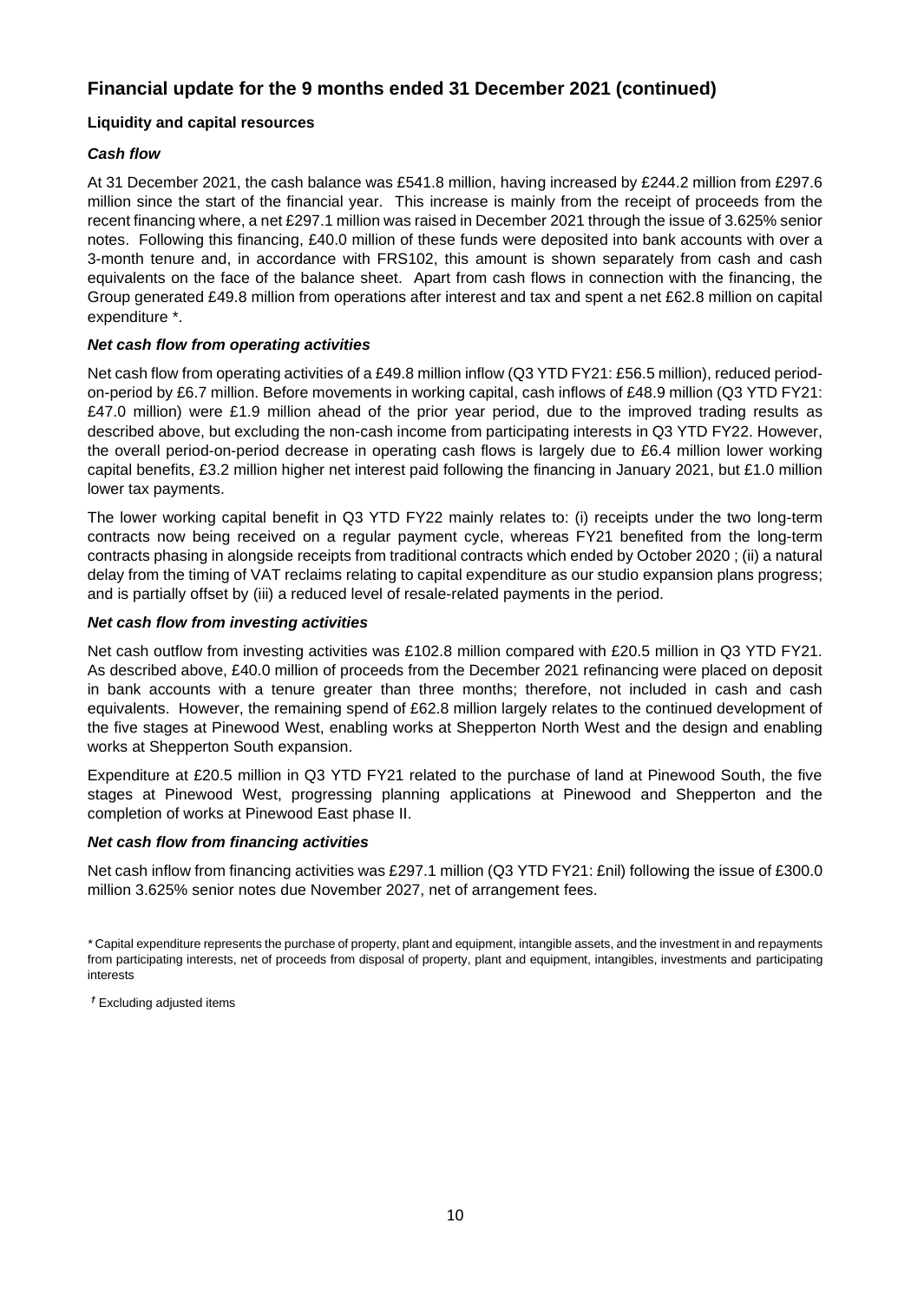# **Pinewood Group Limited**

# **Interim condensed consolidated financial statements**

**Period ended 31 December 2021**

Company Registration Number: 03889552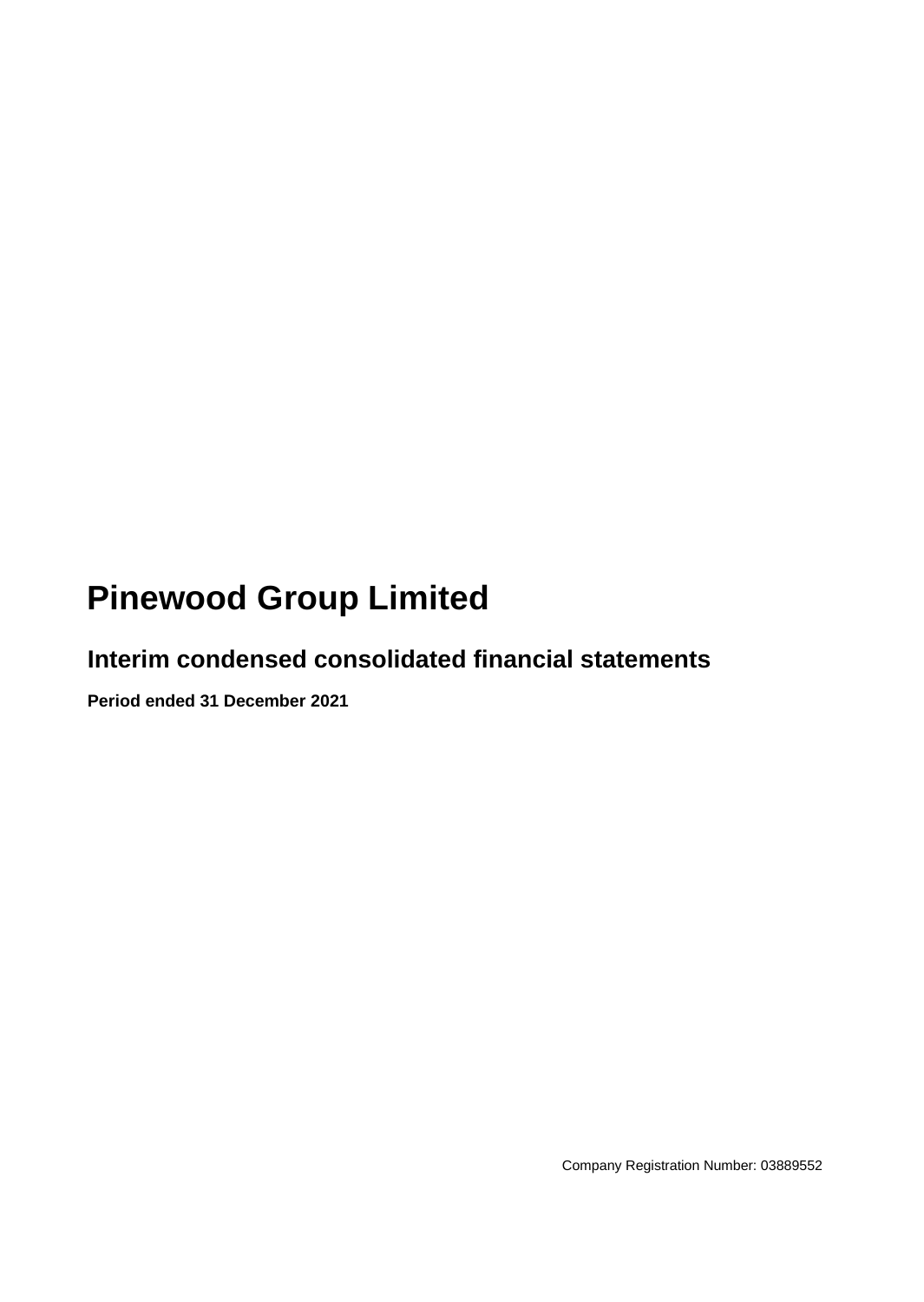# **Group Statement of Comprehensive Income**

for the nine month period ended 31 December 2021

|                                                              |      |           | 9 months ended 31 Dec 2021<br>9 months ended 31 Dec 2020 |              |           |                               | Full year<br>31 Mar<br>2021 |           |
|--------------------------------------------------------------|------|-----------|----------------------------------------------------------|--------------|-----------|-------------------------------|-----------------------------|-----------|
|                                                              |      | Adjusted  | Adjusted<br>items<br>(Note 1)                            | <b>Total</b> | Adjusted  | Adjusted<br>items<br>(Note 1) | Total                       | Total     |
|                                                              | Note | £'000     | £'000                                                    | £'000        | £'000     | £'000                         | £'000                       | £'000     |
| <b>Turnover</b>                                              |      | 75,797    | Ξ.                                                       | 75,797       | 71,990    | $\overline{\phantom{a}}$      | 71,990                      | 96,888    |
| Cost of sales                                                |      | (28, 785) |                                                          | (28, 785)    | (27, 268) | $\overline{\phantom{a}}$      | (27, 268)                   | (36, 434) |
| <b>Gross profit</b>                                          |      | 47,012    |                                                          | 47,012       | 44,722    | $\blacksquare$                | 44,722                      | 60,454    |
| Selling and distribution costs                               |      | (610)     |                                                          | (610)        | (1,286)   |                               | (1, 286)                    | (878)     |
| Administrative expenses                                      |      | (5,401)   | ۰                                                        | (5,401)      | (4, 875)  | 542                           | (4, 333)                    | (7,039)   |
| Other operating expenses                                     |      | (388)     |                                                          | (388)        | (2, 445)  | $\qquad \qquad \blacksquare$  | (2, 445)                    | (2,405)   |
| <b>Operating profit</b>                                      | 2    | 40,613    | ۰.                                                       | 40,613       | 36,116    | 542                           | 36,658                      | 50,132    |
| Income from participating interests                          | 6    | 1,300     |                                                          | 1,300        |           |                               |                             |           |
| Gain on loan to participating interests                      |      |           |                                                          |              |           | 2,014                         | 2,014                       | 2,014     |
| Interest receivable and similar income                       | 3    | 9,381     |                                                          | 9,381        | 8,638     |                               | 8,638                       | 11,476    |
| Interest payable and similar charges                         | 4    | (19, 919) |                                                          | (19, 919)    | (15, 226) | ٠                             | (15, 226)                   | (20, 612) |
| <b>Profit before taxation</b>                                |      | 31,375    |                                                          | 31,375       | 29,528    | 2,556                         | 32,084                      | 43,010    |
| Tax charge                                                   | 5    | (7, 576)  |                                                          | (7, 576)     | (7,015)   | (617)                         | (7,632)                     | (9,276)   |
| Profit after taxation attributable to<br>equity shareholders |      | 23,799    |                                                          | 23,799       | 22,513    | 1,939                         | 24,452                      | 33,734    |
|                                                              |      |           |                                                          |              |           |                               |                             |           |
| Other comprehensive income                                   |      |           |                                                          |              |           |                               |                             |           |
| Currency exchange differences                                |      | 82        |                                                          | 82           | (504)     |                               | (504)                       | (535)     |
| <b>Total comprehensive income</b>                            |      | 23,881    |                                                          | 23,881       | 22,009    | 1,939                         | 23,948                      | 33,199    |

The notes on pages 16 to 26 form part of these financial statements.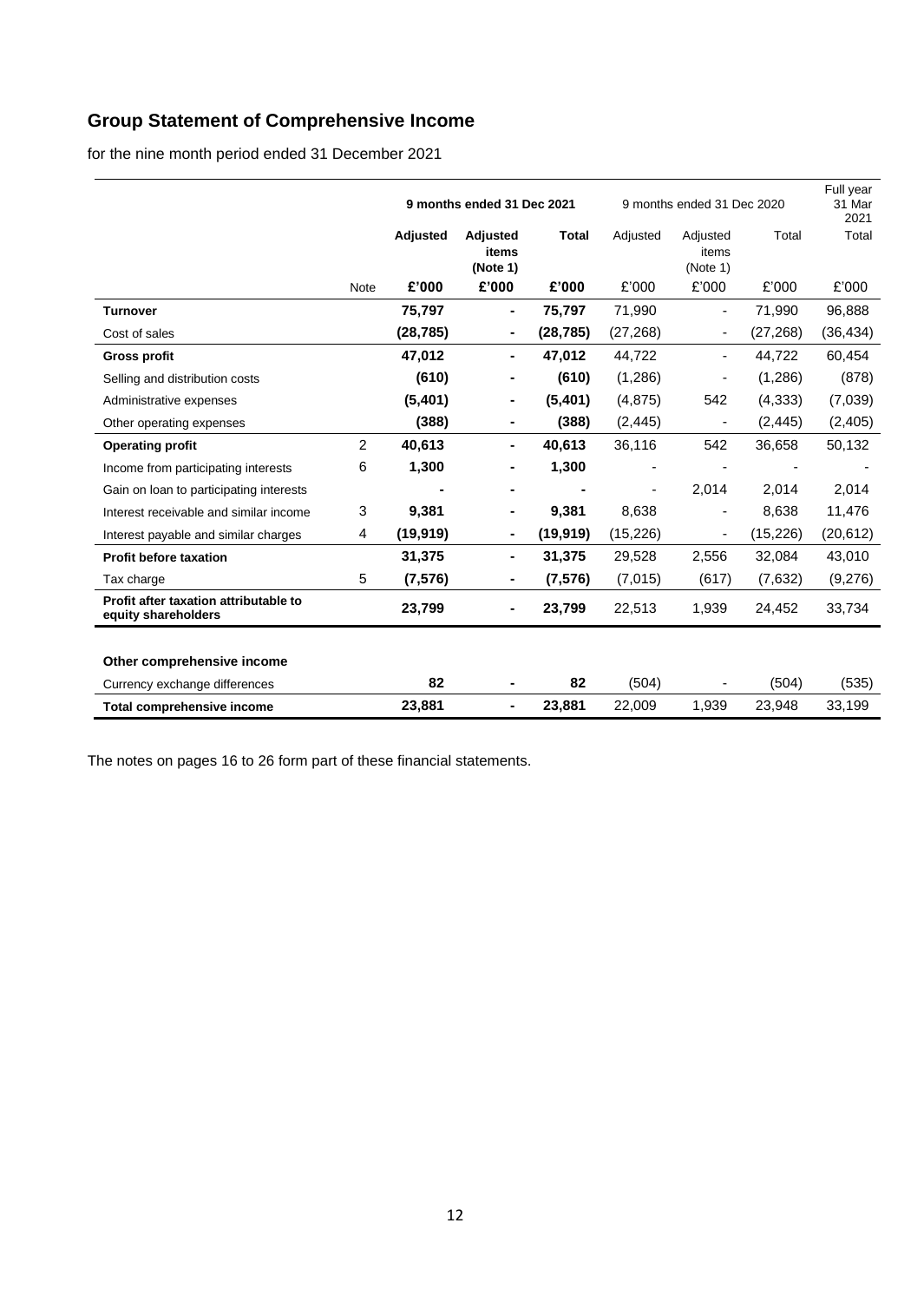# **Group Statement of Financial Position**

as at 31 December 2021

|                                       |      | 31 Dec 2021 | 31 Dec 2020 | 31 Mar 2021 |
|---------------------------------------|------|-------------|-------------|-------------|
|                                       | Note | £'000       | £'000       | £'000       |
| <b>Assets</b>                         |      |             |             |             |
| <b>Non-current assets</b>             |      |             |             |             |
| Intangible assets                     | 7    | 5,133       | 6,008       | 5,801       |
| Property, plant and equipment         | 8    | 389,796     | 316,396     | 325,370     |
| Interests in associates               | 6    | 5,374       | 4,613       | 3,841       |
| Trade and other receivables           | 9    | 337,043     | 325,963     | 328,733     |
|                                       |      | 737,346     | 652,980     | 663,745     |
| <b>Current assets</b>                 |      |             |             |             |
| Inventories                           |      | 64          | 55          | 59          |
| Trade and other receivables           | 9    | 9,771       | 5,327       | 7,124       |
| Deposits                              | 10   | 40,008      |             |             |
| Cash and cash equivalents             |      | 541,766     | 128,320     | 297,596     |
|                                       |      | 591,609     | 133,702     | 304,779     |
| <b>Total assets</b>                   |      | 1,328,955   | 786,682     | 968,524     |
| <b>Equity and liabilities</b>         |      |             |             |             |
| Share capital                         | 11   | 1           | 1           | 1           |
| <b>Translation reserve</b>            | 12   | 1,682       | 1,631       | 1,600       |
| Retained earnings                     | 12   | 170,433     | 137,352     | 146,634     |
| <b>Total equity</b>                   |      | 172,116     | 138,984     | 148,235     |
| <b>Non-current liabilities</b>        |      |             |             |             |
| Interest bearing loans and borrowings | 13   | 1,045,456   | 549,682     | 747,655     |
| Derivative financial instruments      | 14   | 783         | 2,798       | 2,095       |
| Deferred tax liabilities              | 5    | 5,123       | 3,856       | 3,769       |
|                                       |      | 1,051,362   | 556,336     | 753,519     |
| <b>Current liabilities</b>            |      |             |             |             |
| Interest bearing loans and borrowings | 13   | 6,988       |             |             |
| Derivative financial instruments      | 14   | 275         |             |             |
| Trade and other payables              | 15   | 98,214      | 91,362      | 66,770      |
|                                       |      | 105,477     | 91,362      | 66,770      |
| <b>Total liabilities</b>              |      | 1,156,839   | 647,698     | 820,289     |
| <b>Total equity and liabilities</b>   |      | 1,328,955   | 786,682     | 968,524     |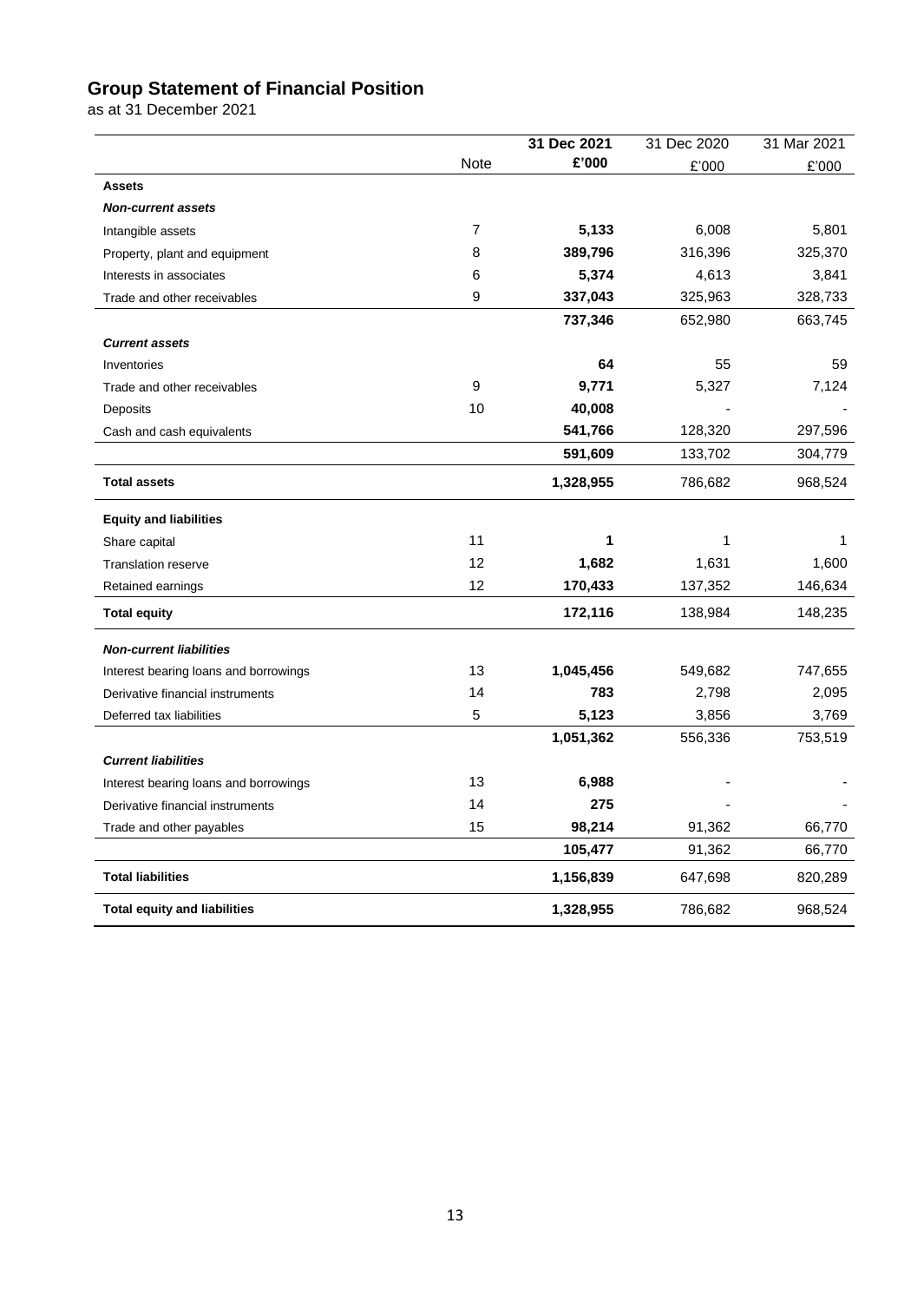### **Group Statement of Cash Flows**

for the nine month period ended 31 December 2021

|                                                                          |      |              | 9 months ended 31 Dec | Year ended  |  |
|--------------------------------------------------------------------------|------|--------------|-----------------------|-------------|--|
|                                                                          |      | 2021         | 2020                  | 31 Mar 2021 |  |
|                                                                          | Note | £'000        | £'000                 | £'000       |  |
| Cash flow from operating activities:                                     |      |              |                       |             |  |
| Profit before taxation                                                   |      | 31,375       | 32,084                | 43,010      |  |
| Adjustments to reconcile profit before taxation<br>to net cash flows:    |      |              |                       |             |  |
| Depreciation, impairment and amortisation                                | 2    | 8,449        | 8,515                 | 11,317      |  |
| Profit on disposal of investments                                        | 2    | (141)        |                       |             |  |
| Loss on disposal of property, plant and equipment                        | 2    | 6            | 1,857                 | 1,783       |  |
| Income from participating interests                                      | 6    | (1,300)      |                       |             |  |
| Gain on investment in participating interests                            | 1    |              | (2,014)               | (2,014)     |  |
| Unrealised foreign exchange loss/(gain)                                  |      | $\mathbf{2}$ | (27)                  | 13          |  |
| Interest receivable and similar income                                   | 3    | (9, 381)     | (8,638)               | (11, 476)   |  |
| Interest payable and similar charges                                     | 4    | 19,919       | 15,226                | 20,612      |  |
| Cash flow from operating activities before changes in<br>working capital |      | 48,929       | 47,003                | 63,245      |  |
| (Increase)/decrease in trade and other receivables                       |      | (1, 468)     | 3,444                 | 1,546       |  |
| (Increase)/decrease in inventories                                       |      | (5)          | 1                     | (3)         |  |
| Increase/(decrease) in trade and other payables                          |      | 19,225       | 20,720                | (3, 350)    |  |
| Cash generated from operations                                           |      | 66,681       | 71,168                | 61,438      |  |
| Interest paid                                                            |      | (13, 171)    | (9,794)               | (22, 329)   |  |
| Interest received                                                        |      | 297          | 49                    | 55          |  |
| Corporation tax received in respect of FPC activity                      |      |              |                       | 41          |  |
| Net corporation tax paid                                                 |      | (3,968)      | (4,956)               | (6,866)     |  |
| Net cash flow from operating activities                                  |      | 49,839       | 56,467                | 32,339      |  |
| Cash flow (used in)/from investing activities:                           |      |              |                       |             |  |
| Proceeds from disposal of property, plant and equipment                  |      |              | 195                   | 270         |  |
| Purchase of property, plant and equipment                                |      | (62, 886)    | (19, 710)             | (31, 256)   |  |
| Purchase of intangible assets                                            |      | (93)         | (977)                 | (1,084)     |  |
| Proceeds from disposal of investments                                    |      | 141          |                       |             |  |
| Amounts placed on deposit                                                |      | (40,000)     |                       |             |  |
| Repayment of loan by associate                                           |      |              |                       | 392         |  |
| Net cash flow used in investing activities                               |      | (102, 838)   | (20, 492)             | (31, 678)   |  |
| Cash flow from/(used in) financing activities:                           |      |              |                       |             |  |
| Proceeds from issue of loan notes                                        |      | 300,000      |                       | 206,576     |  |
| Payment of loan issue costs and finance arrangement fees                 |      | (2,914)      |                       | (1,978)     |  |
| Net cash flow from financing activities                                  |      | 297,086      |                       | 204,598     |  |
|                                                                          |      |              |                       |             |  |
| Net increase in cash and cash equivalents                                |      | 244,087      | 35,975                | 205,259     |  |
| Currency exchange movement                                               |      | 83           | (310)                 | (318)       |  |
| Cash and cash equivalents at the start of the period                     |      | 297,596      | 92,655                | 92,655      |  |
| Cash and cash equivalents at the end of the period                       |      | 541,766      | 128,320               | 297,596     |  |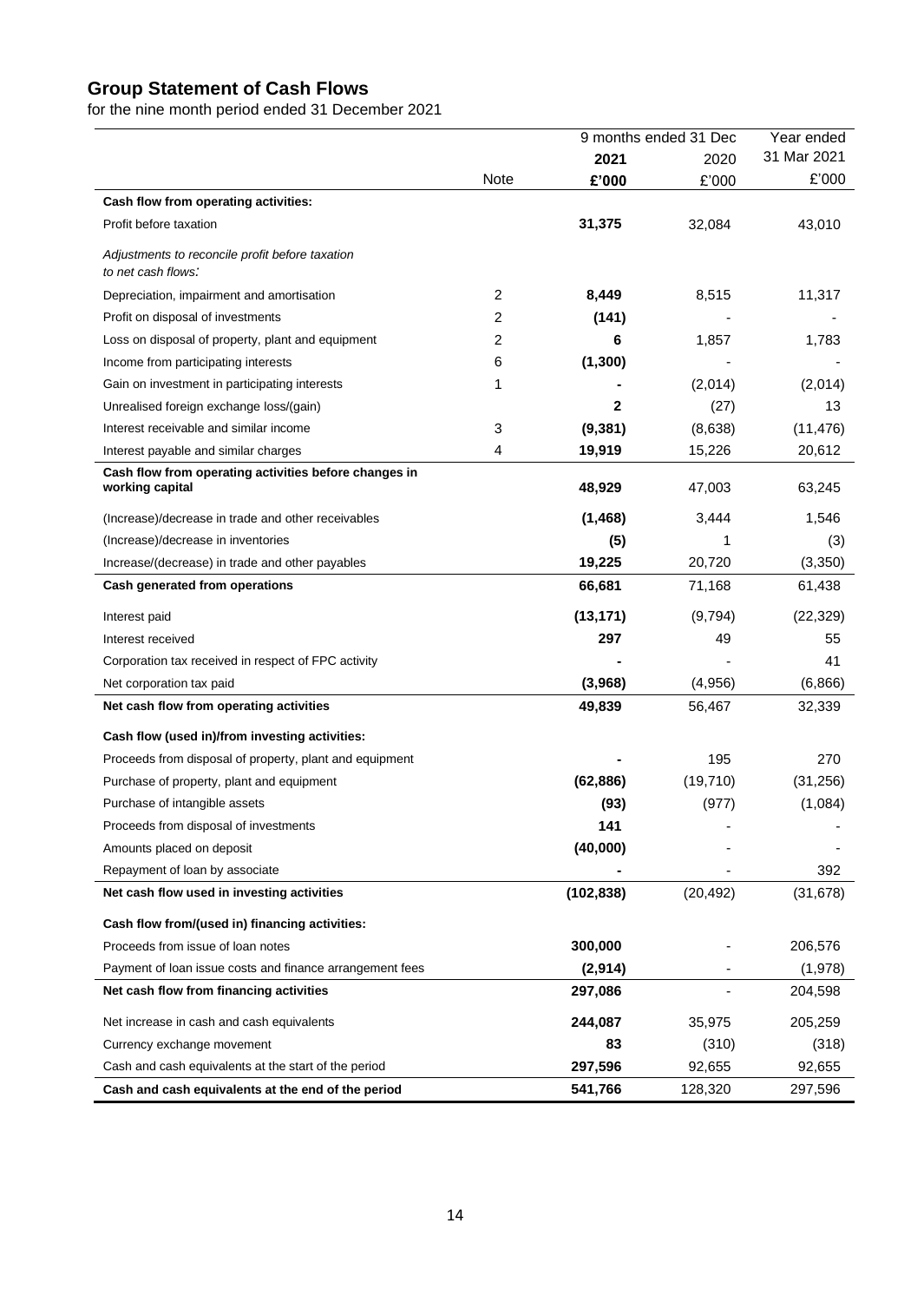# **Reconciliation of Movement in Net Debt**

for the nine month period ended 31 December 2021

|                                                             |            | 9 months ended 31 Dec | Year ended  |
|-------------------------------------------------------------|------------|-----------------------|-------------|
|                                                             | 2021       | 2020                  | 31 Mar 2021 |
|                                                             | £'000      | £'000                 | £'000       |
| Net increase in cash and cash equivalents                   | 244,087    | 35,975                | 205,259     |
| Currency exchange movement                                  | 83         | (310)                 | (318)       |
| Payment of interest on loan notes                           | 12,188     | 8,938                 | 21,125      |
| Proceeds from issue of loan notes                           | (300,000)  |                       | (206,576)   |
| Payment of loan issue costs and finance arrangement fees    | 2,914      |                       | 1,978       |
| Movement in loan issue costs accrued                        | 280        |                       | 171         |
| Loan arrangement costs recognised within other receivables  | (577)      |                       |             |
| Interest expense on loan notes                              | (19, 594)  | (14, 134)             | (19, 867)   |
| Movement in net debt                                        | (60, 619)  | 30,469                | 1,772       |
| Net debt at the start of the period                         | (450.059)  | (451,831)             | (451,831)   |
| Net debt at the end of the period                           | (510,678)  | (421,362)             | (450,059)   |
| Net debt at the end of the period excluding restricted cash | (512, 433) | (421,429)             | (451,822)   |

## **Group Statement of Changes in Equity**

for the nine month period ended 31 December 2021

|                                                  | <b>Share</b> | <b>Translation</b> | <b>Retained</b> | <b>Total</b>  |
|--------------------------------------------------|--------------|--------------------|-----------------|---------------|
|                                                  | capital      | reserve            | earnings        | <b>Equity</b> |
|                                                  | £'000        | £'000              | £'000           | £'000         |
| At 01 April 2021                                 | 1            | 1,600              | 146,634         | 148,235       |
| Profit for the period                            |              |                    | 23,799          | 23,799        |
| Currency exchange differences                    |              | 82                 |                 | 82            |
| Total comprehensive income for the period        |              | 82                 | 23,799          | 23,881        |
| At 31 December 2021                              | 1            | 1,682              | 170,433         | 172,116       |
|                                                  |              |                    |                 |               |
| At 01 April 2020                                 |              | 2,135              | 112,900         | 115,036       |
| Profit for the year                              |              |                    | 33,734          | 33,734        |
| Currency exchange differences                    |              | (535)              |                 | (535)         |
| Total comprehensive (loss)/income for the year   |              | (535)              | 33,734          | 33,199        |
| At 31 March 2021                                 | 1            | 1,600              | 146,634         | 148,235       |
|                                                  |              |                    |                 |               |
| At 01 April 2020                                 | 1            | 2,135              | 112,900         | 115,036       |
| Profit for the period                            |              |                    | 24,452          | 24,452        |
| Currency exchange differences                    |              | (504)              |                 | (504)         |
| Total comprehensive (loss)/income for the period |              | (504)              | 24,452          | 23,948        |
| At 31 December 2020                              |              | 1,631              | 137,352         | 138,984       |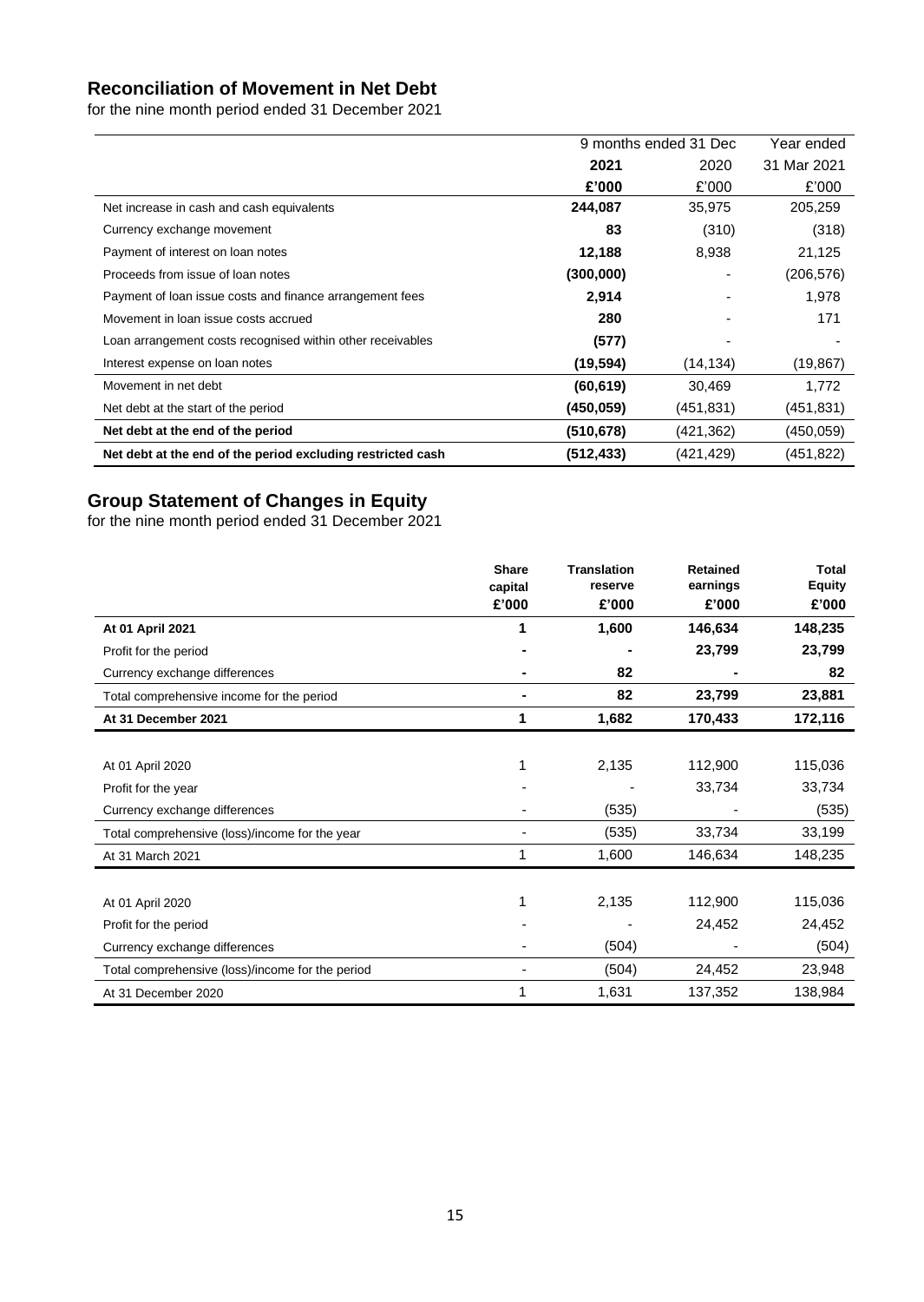for the nine month period ended 31 December 2021

#### **1 Adjusted items**

The Group separately presents, as adjusted items, gains and losses on major disposals, certain remeasurements and other significant items. All of the adjusted items shown below are transactions that are either unusual in size or nature or have limited predictive value. Providing additional information on adjusted items and presenting them separately from the total statutory performance of the Group is considered helpful in order to provide a consistent presentation of the underlying performance of the Group.

|                                                               |                | 9 months ended 31 Dec | Year ended  |
|---------------------------------------------------------------|----------------|-----------------------|-------------|
|                                                               | 2021           | 2020                  | 31 Mar 2021 |
|                                                               | £'000          | £'000                 | £'000       |
| Administrative expenses:                                      |                |                       |             |
| Termination of agreement with Pinewood Forest                 |                | 542                   | 542         |
| Administrative expenses within adjusted items                 | ۰              | 542                   | 542         |
|                                                               |                |                       |             |
| Gain on loan to participating interests within adjusted items | ۰              | 2.014                 | 2,014       |
|                                                               |                |                       |             |
| Tax charge on adjusted items                                  | $\blacksquare$ | (617)                 | (705)       |
| Adjusted items per statement of comprehensive income          |                | 1,939                 | 1,851       |

Further detail on adjusted items in prior periods is available in the reports for those periods, which can be found at pinewoodgroup.com/pinewood-today/investors.

#### **2 Operating profit**

|                                                        | 9 months ended 31 Dec |       | Year ended  |
|--------------------------------------------------------|-----------------------|-------|-------------|
|                                                        | 2021                  | 2020  | 31 Mar 2021 |
| Operating profit is stated after charging/(crediting): | £'000                 | £'000 | £'000       |
| Depreciation of property, plant and equipment          | 7,740                 | 7.772 | 10,344      |
| Loss on disposal of property, plant and equipment      | 6                     | 1,857 | 1,783       |
| Operating lease payments                               | 956                   | 958   | 1,265       |
| Profit on disposal of investments                      | (141)                 |       |             |
| Net Government grants returned/(received)              | 527                   | (686) | (700)       |
| Amortisation of software                               | 289                   | 323   | 413         |
| Amortisation of goodwill                               | 420                   | 420   | 560         |
| Net foreign exchange losses/(gains)                    | 6                     | (33)  | 34          |

Government grants relate to the UK's Coronavirus Job Retention Scheme, and are presented within other operating income/expenses. During the 9 months ended 31 December 2021, in light of the positive result achieved for the year ended 31 March 2021, the Group returned monies received under this scheme relating to retained employees. The total repayment made was £548,000.

Depreciation charges are included within cost of sales. Amortisation of intangible assets is included within administrative expenses. Profits and losses on disposal are included within other operating income/expenses.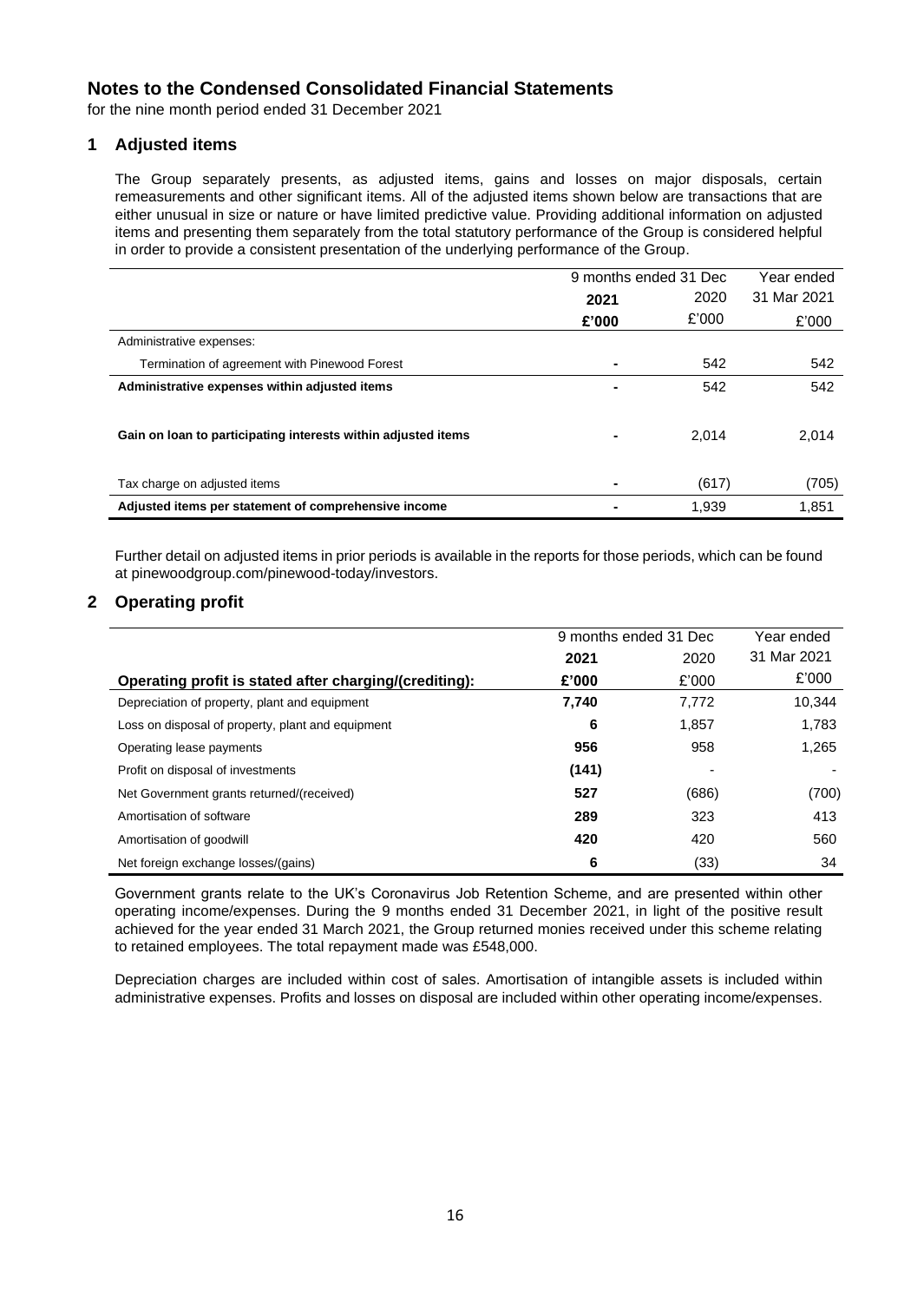for the nine month period ended 31 December 2021

#### **3 Interest receivable and similar income**

|                                                                            |       | 9 months ended 31 Dec | Year ended  |
|----------------------------------------------------------------------------|-------|-----------------------|-------------|
|                                                                            | 2021  | 2020                  | 31 Mar 2021 |
|                                                                            | £'000 | £'000                 | £'000       |
| On financial assets measured at amortised cost:                            |       |                       |             |
| Interest receivable from associates                                        | 233   | 279                   | 340         |
| Interest receivable on loan due from parent undertaking                    | 8,310 | 8,310                 | 11,080      |
| Bank interest receivable                                                   | 194   | 49                    | 56          |
| Other interest receivable                                                  | 110   |                       |             |
|                                                                            | 8,847 | 8,638                 | 11,476      |
| On financial instruments measured at fair value:                           |       |                       |             |
| Gains on derivative financial instruments (including interest<br>accruals) | 534   |                       |             |
|                                                                            | 9,381 | 8,638                 | 11,476      |

# **4 Interest payable and similar charges**

|                                                                             | 19,919                | 15,226 | 20,612      |
|-----------------------------------------------------------------------------|-----------------------|--------|-------------|
| Other interest                                                              | 325                   | 353    | 457         |
| On other instruments:                                                       |                       |        |             |
| Losses on derivative financial instruments (including<br>interest accruals) | -                     | 739    | 288         |
| On financial instruments measured at fair value:                            |                       |        |             |
| <b>Senior Secured Notes</b>                                                 | 19,594                | 14.134 | 19,867      |
| On financial instruments measured at amortised cost:                        |                       |        |             |
|                                                                             | £'000                 | £'000  | £'000       |
|                                                                             | 2021                  | 2020   | 31 Mar 2021 |
|                                                                             | 9 months ended 31 Dec |        | Year ended  |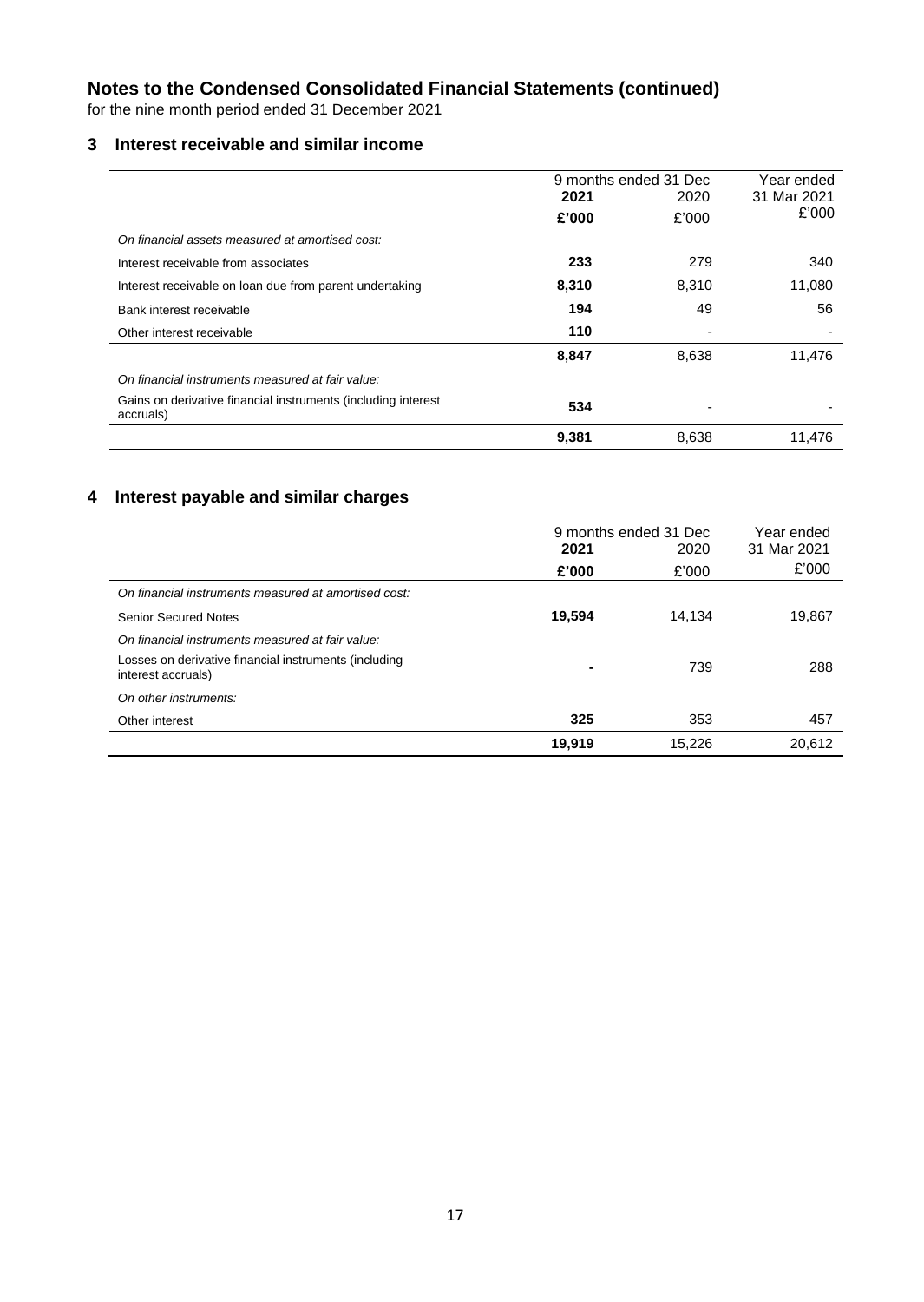for the nine month period ended 31 December 2021

#### **5 Tax charge on ordinary activities**

|                                                                             | 9 months to 31 Dec |       | Year ended  |
|-----------------------------------------------------------------------------|--------------------|-------|-------------|
|                                                                             | 2021               | 2020  | 31 Mar 2021 |
| (a) Analysis of charge for the period:                                      | £'000              | £'000 | £'000       |
| Current tax:                                                                |                    |       |             |
| UK corporation tax charge                                                   | 4,628              | 5,589 | 7,176       |
| Amounts payable for group tax relief                                        | 1,553              | 1,425 | 2,074       |
| Foreign income tax                                                          | 26                 | 209   | 10          |
| Foreign tax suffered                                                        | 51                 | 55    | 74          |
| Double taxation credit                                                      | (36)               | (39)  | (49)        |
| Amounts under/(over) provided in previous periods                           |                    | 117   | (204)       |
|                                                                             | 6,222              | 7,356 | 9,081       |
| Deferred tax:                                                               |                    |       |             |
| Relating to origination and reversal of timing differences                  | 168                | 276   | 339         |
| Effect of change in deferred tax rates on opening balances                  | 1,186              |       |             |
| Amounts over provided in previous periods                                   |                    |       | (144)       |
|                                                                             | 1,354              | 276   | 195         |
| Tax charge in the Group statement of comprehensive income                   | 7,576              | 7,632 | 9,276       |
|                                                                             |                    |       |             |
| The tax charge in the Group statement of comprehensive income<br>comprises: |                    |       |             |
| Tax on profit before adjusted items                                         | 7,576              | 7,015 | 9,120       |
| Amounts over provided in previous periods before adjusted items             |                    |       | (549)       |
| Amounts under provided in previous periods on adjusted items                |                    | 117   | 201         |
| Tax charge on adjusted items                                                |                    | 500   | 504         |
| Tax charge in the Group statement of comprehensive income                   | 7,576              | 7,632 | 9,276       |

The 2021 Finance Bill was substantively enacted during the nine months ended 31 December 2021. The main rate of UK corporation tax will increase from 19% to 25% with effect from April 2023. As a result, the Group's deferred tax assets and liabilities existing at the point of the enactment have been re-measured using the revised 25% rate, resulting in an increase in the net liability of £1.2 million.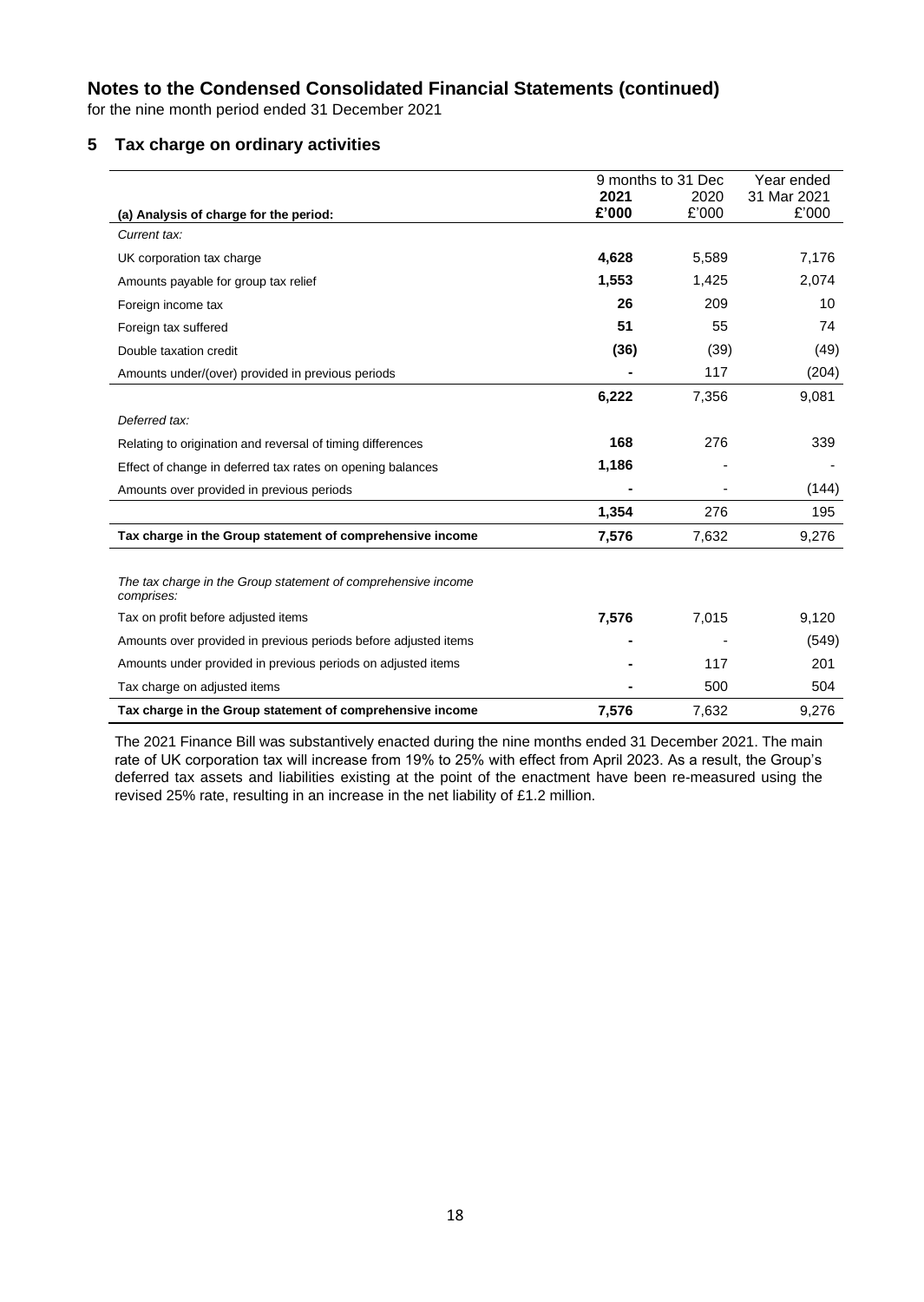for the nine month period ended 31 December 2021

# **5 Tax charge (continued)**

|                                                                                                 |               | 9 months to 31 Dec | Year ended           |
|-------------------------------------------------------------------------------------------------|---------------|--------------------|----------------------|
|                                                                                                 | 2021          | 2020               | 31 Mar 2021          |
| (b) Factors affecting taxation for the period:                                                  | £'000         | £'000              | £'000                |
| <b>Profit before tax</b>                                                                        | 31,375        | 32,084             | 43,010               |
| Profit before tax multiplied by the standard rate of corporation tax in the<br><b>UK of 19%</b> | 5,961         | 6,096              | 8,172                |
| Adjustments in respect of:                                                                      |               |                    |                      |
| Corporation tax under/(over) provided in previous periods                                       |               | 117                | (204)                |
| Deferred tax over provided in previous periods                                                  |               |                    | (144)                |
| Non-taxable income                                                                              | (247)         |                    |                      |
| Non-allowable depreciation on buildings                                                         | 516           | 707                | 691                  |
| Amortisation of goodwill                                                                        | 80            | 80                 | 106                  |
| Other non-allowable expenses                                                                    | 14            | 588                | 593                  |
| Double taxation relief                                                                          | (36)          | (39)               | (49)                 |
| Overseas tax at different rates                                                                 | 58            | 83                 | 111                  |
| Group tax relief                                                                                | (1, 553)      | (1, 425)           | (2,074)              |
| Amounts payable for group tax relief                                                            | 1,553         | 1,425              | 2,074                |
| Deferred tax - effect of taxation rate change on opening balances                               | 1,186         |                    |                      |
| Deferred tax - effect of taxation rate change on current period timing<br>differences           | 44            |                    |                      |
|                                                                                                 | 7,576         | 7,632              | 9,276                |
|                                                                                                 |               |                    |                      |
|                                                                                                 |               | 9 months to 31 Dec | Year ended           |
| (c) Deferred tax                                                                                | 2021<br>£'000 | 2020<br>£'000      | 31 Mar 2021<br>£'000 |
| Deferred tax relates to the following                                                           |               |                    |                      |
| Group comprehensive statement of income:                                                        |               |                    |                      |
| Accelerated capital allowances                                                                  | 179           | 238                | 380                  |
| Short-term timing differences                                                                   |               | 38                 | (92)                 |
| Fair value adjustments arising on acquisitions                                                  | (11)          |                    | (93)                 |
| Effect of taxation rate change on opening balances                                              | 1,186         |                    |                      |
|                                                                                                 | 1,354         | 276                | 195                  |
|                                                                                                 |               |                    |                      |

|                                               | At 1 Apr<br>2021 | Charged to<br>profit or<br>loss | <b>Currency</b><br>exchange | At 31 Dec<br>2021 |
|-----------------------------------------------|------------------|---------------------------------|-----------------------------|-------------------|
| Group statement of financial position         | £'000            | £'000                           | £'000                       | £'000             |
| Accelerated capital allowances                | 3.491            | 1.286                           | $\overline{\phantom{0}}$    | 4,777             |
| Short-term timing differences                 | (3)              |                                 |                             | (3)               |
| Fair value adjustment arising on acquisitions | 281              | 68                              | -                           | 349               |
| Net deferred tax liability                    | 3.769            | 1.354                           |                             | 5,123             |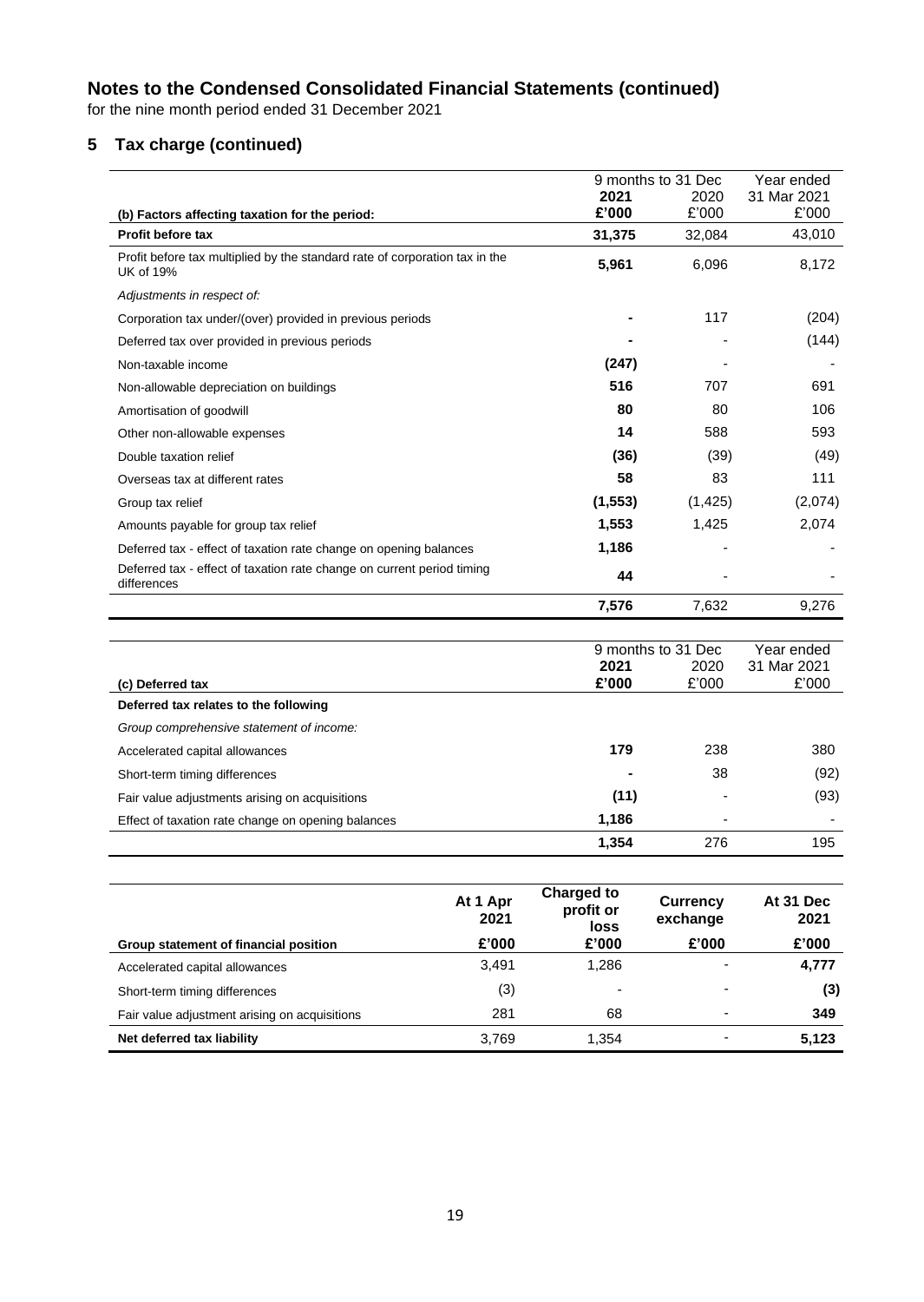for the nine month period ended 31 December 2021

#### **6 Interests in associates**

|                                       | 31 Dec 2021<br>£'000 | 31 Dec 2020<br>£'000     | 31 Mar 2021<br>£'000 |
|---------------------------------------|----------------------|--------------------------|----------------------|
|                                       |                      |                          |                      |
| Equity                                | 1,300                | $\overline{\phantom{0}}$ | -                    |
| Loan notes                            | 4.074                | 4.613                    | 3,841                |
| <b>Total investment in associates</b> | 5,374                | 4.613                    | 3,841                |

The carrying value of the Group's equity investment in its associate was as follows:

|                        | 31 Dec 2021<br>£'000 | 31 Dec 2020<br>£'000 | 31 Mar 2021<br>£'000 |
|------------------------|----------------------|----------------------|----------------------|
| At beginning of period | $\blacksquare$       | -                    |                      |
| Share of profit        | 1,300                | -                    |                      |
| At end of period       | 1,300                | ۰                    |                      |

At 31 December 2021, the Group had interests in the following associate:

| Company name                | <b>Principal activity</b> | Country of incorporation | % equity interest |
|-----------------------------|---------------------------|--------------------------|-------------------|
| <b>PMBS Holding Limited</b> | Holding company           | United Kingdom           | 25%               |

#### **7 Intangible assets**

|                            | <b>Software</b><br>£'000 | Goodwill<br>£'000 | <b>Total</b><br>£'000 |
|----------------------------|--------------------------|-------------------|-----------------------|
| Cost                       |                          |                   |                       |
|                            |                          |                   |                       |
| At 31 March 2020           | 2,837                    | 5,604             | 8,441                 |
| <b>Additions</b>           | 1,113                    |                   | 1,113                 |
| At 31 December 2020        | 3,950                    | 5,604             | 9,554                 |
| <b>Additions</b>           | 23                       |                   | 23                    |
| At 31 March 2021           | 3,973                    | 5,604             | 9,577                 |
| <b>Additions</b>           | 41                       |                   | 41                    |
| At 31 December 2021        | 4,014                    | 5,604             | 9,618                 |
| <b>Amortisation</b>        |                          |                   |                       |
| At 31 March 2020           | $\overline{\phantom{a}}$ | 2,803             | 2,803                 |
| Provided during the period | 323                      | 420               | 743                   |
| At 31 December 2020        | 323                      | 3,223             | 3,546                 |
| Provided during the period | 90                       | 140               | 230                   |
| At 31 March 2021           | 413                      | 3,363             | 3,776                 |
| Provided during the period | 289                      | 420               | 709                   |
| At 31 December 2021        | 702                      | 3,783             | 4,485                 |
| Net book value             |                          |                   |                       |
| At 31 December 2021        | 3,312                    | 1,821             | 5,133                 |
| At 31 March 2021           | 3,560                    | 2,241             | 5,801                 |
| At 31 December 2020        | 3,627                    | 2,381             | 6,008                 |
| At 31 March 2020           | 2,837                    | 2,801             | 5,638                 |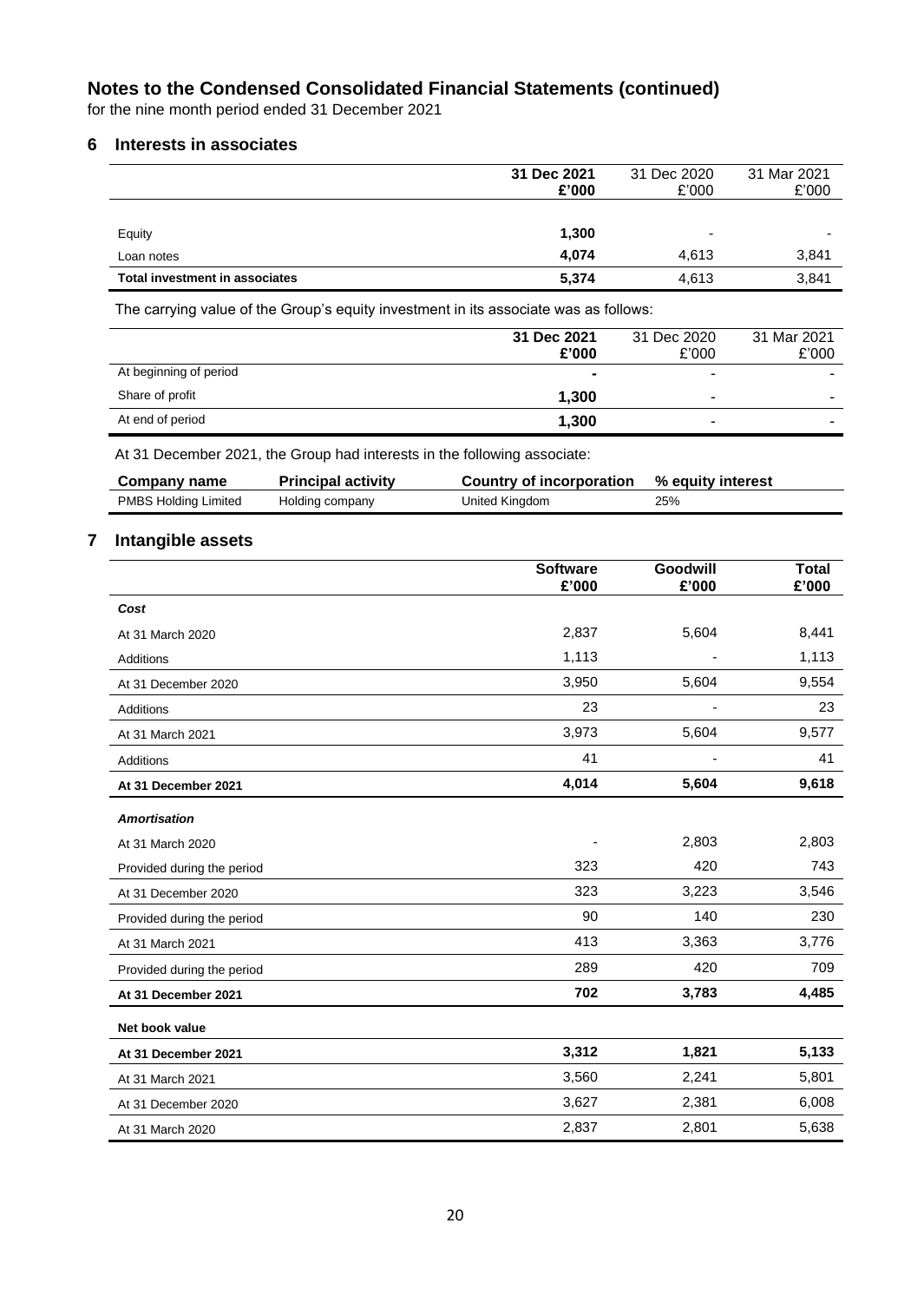for the nine month period ended 31 December 2021

#### **8 Property, plant and equipment**

|                            | Freehold<br>land and<br>buildings | Fixtures,<br>fittings and<br>equipment | <b>Assets under</b><br>construction | <b>Total</b> |
|----------------------------|-----------------------------------|----------------------------------------|-------------------------------------|--------------|
|                            | £'000                             | £'000                                  | £'000                               | £'000        |
| Cost                       |                                   |                                        |                                     |              |
| At 31 March 2020           | 344,634                           | 37,128                                 | 3,473                               | 385,235      |
| Additions                  | 8,240                             | 1,313                                  | 12,755                              | 22,308       |
| <b>Disposals</b>           | (3,797)                           | (580)                                  |                                     | (4, 377)     |
| Exchange movements         |                                   | (18)                                   |                                     | (18)         |
| At 31 December 2020        | 349,077                           | 37,843                                 | 16,228                              | 403,148      |
| Additions                  | 794                               | 392                                    | 10,364                              | 11,550       |
| <b>Disposals</b>           |                                   | (344)                                  |                                     | (344)        |
| Exchange movements         |                                   | (3)                                    |                                     | (3)          |
| At 31 March 2021           | 349,871                           | 37,888                                 | 26,592                              | 414,351      |
| Additions                  | 5,623                             | 1,680                                  | 65,910                              | 73,213       |
| <b>Disposals</b>           | (771)                             | (1, 331)                               |                                     | (2, 102)     |
| Exchange movements         |                                   | 4                                      |                                     | 4            |
| At 31 December 2021        | 354,723                           | 38,241                                 | 92,502                              | 485,466      |
| <b>Depreciation</b>        |                                   |                                        |                                     |              |
| At 31 March 2020           | 57,217                            | 24,096                                 |                                     | 81,313       |
| Provided during the period | 5,690                             | 2,082                                  |                                     | 7,772        |
| <b>Disposals</b>           | (1,822)                           | (503)                                  |                                     | (2,325)      |
| Exchange movements         |                                   | (8)                                    |                                     | (8)          |
| At 31 December 2020        | 61,085                            | 25,667                                 |                                     | 86,752       |
| Provided during the period | 1,885                             | 687                                    |                                     | 2,572        |
| <b>Disposals</b>           |                                   | (343)                                  |                                     | (343)        |
| Exchange movements         |                                   |                                        |                                     |              |
| At 31 March 2021           | 62,970                            | 26,011                                 |                                     | 88,981       |
| Provided during the period | 5,684                             | 2,056                                  |                                     | 7,740        |
| Disposals                  | (116)                             | (939)                                  |                                     | (1,055)      |
| Exchange movements         |                                   | 4                                      |                                     | 4            |
| At 31 December 2021        | 68,538                            | 27,132                                 |                                     | 95,670       |
| Net book value             |                                   |                                        |                                     |              |
| At 31 December 2021        | 286,185                           | 11,109                                 | 92,502                              | 389,796      |
| At 31 March 2021           | 286,901                           | 11,877                                 | 26,592                              | 325,370      |
| At 31 December 2020        | 287,992                           | 12,176                                 | 16,228                              | 316,396      |
| At 31 March 2020           | 287,417                           | 13,032                                 | 3,473                               | 303,922      |

As at 31 December 2021, assets under construction mainly comprises costs associated with the redevelopment of certain lettable space at Pinewood West and the development of land at Shepperton Studios. Assets under construction are not depreciated until the development is available for use.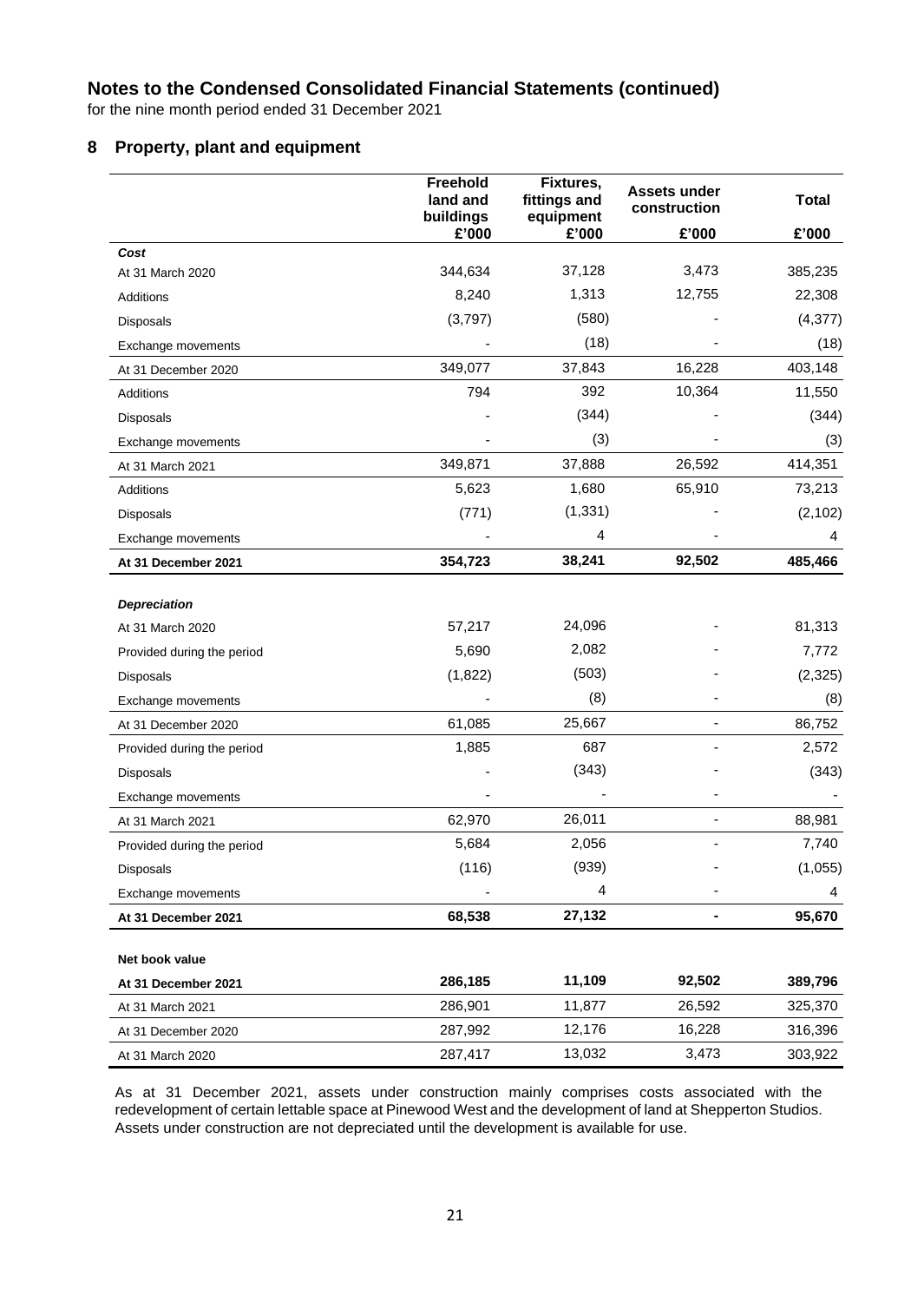for the nine month period ended 31 December 2021

#### **9 Trade and other receivables**

|                                              | 31 Dec 2021<br>£'000 | 31 Dec 2020<br>£'000 | 31 Mar 2021<br>£'000 |
|----------------------------------------------|----------------------|----------------------|----------------------|
| Amount falling due within one year:          |                      |                      |                      |
| Trade receivables                            | 2,438                | 2,483                | 2,260                |
| Prepayments and other receivables            | 7,042                | 2,514                | 3,212                |
| Corporation tax receivable                   | 291                  | 330                  | 645                  |
| Value added tax                              | ۰                    |                      | 1,007                |
|                                              | 9,771                | 5.327                | 7,124                |
| Amount falling due after more than one year: |                      |                      |                      |
| Loans due from parent undertakings           | 337,043              | 325,963              | 328,733              |
|                                              | 337,043              | 325,963              | 328,733              |
|                                              | 346,814              | 331,290              | 335,857              |

Amounts due from the parent company are due for repayment in September 2025 and bear interest at 3.55%.

#### **10 Deposits**

|          | 31 Dec 2021 | 31 Dec 2020              | 31 Mar 2021              |
|----------|-------------|--------------------------|--------------------------|
|          | £'000       | £'000                    | £'000                    |
| Deposits | 40,008      | $\overline{\phantom{0}}$ | $\overline{\phantom{0}}$ |

Deposits comprise balances held in interest-bearing accounts that require advance notice of withdrawal.

#### **11 Share capital**

|                                           | 31 Dec 2021 | 31 Dec 2020 | 31 Mar 2021 |
|-------------------------------------------|-------------|-------------|-------------|
|                                           | £'000       | £'000       | £'000       |
| 57,409,926 Ordinary shares of 0.001p each |             |             |             |

The Ordinary shares, which carry no right to fixed income, each carry the right to one vote at general meetings of the Company.

#### **12 Reserves**

#### *Translation reserve*

The translation reserve represents the cumulative foreign currency impact of the translation of operations with a functional currency other than sterling, and related funding balances, in line with the Group's foreign currency accounting policy.

#### *Retained earnings*

Retained earnings represent cumulative profit and loss net of distributions to owners.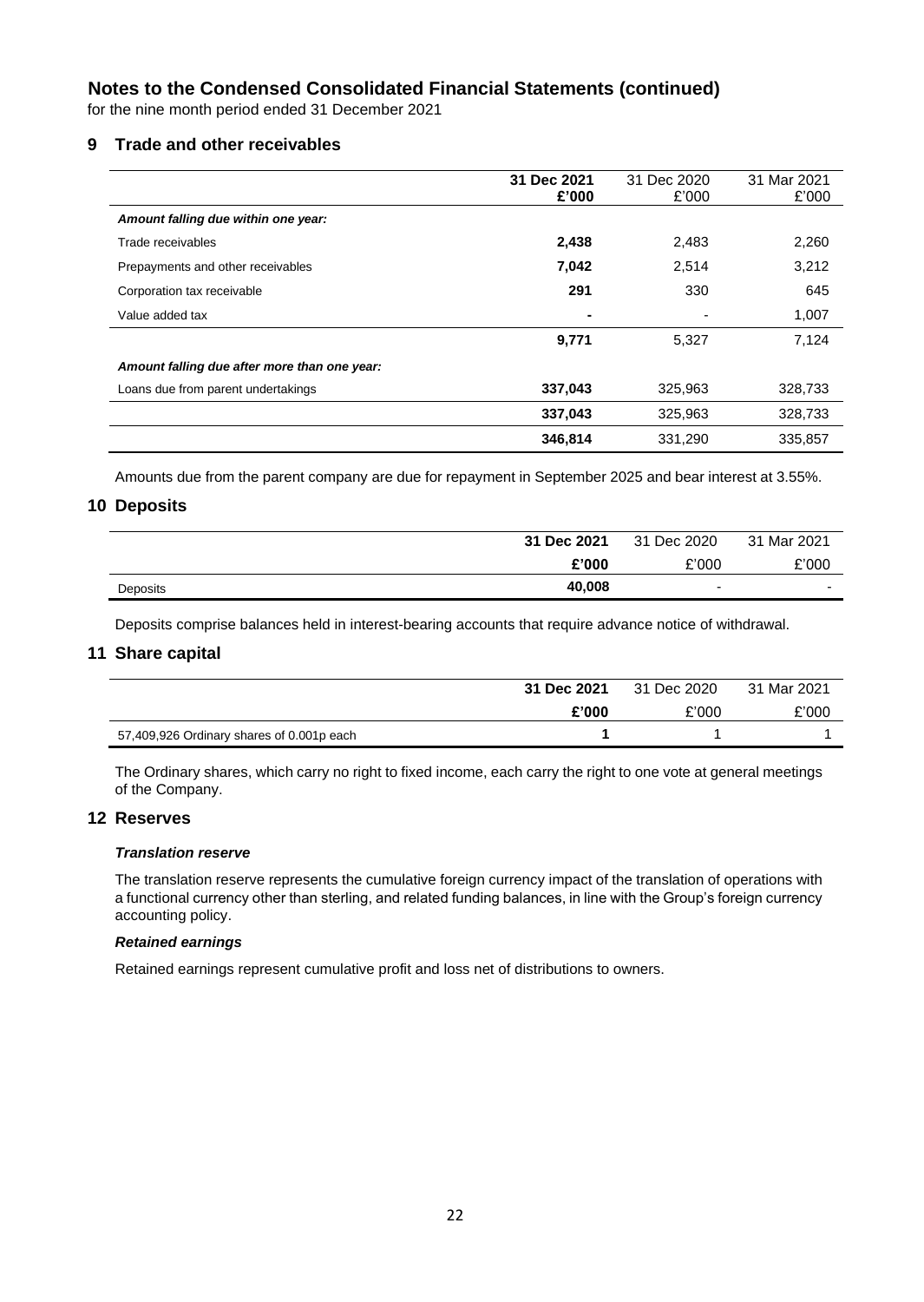for the nine month period ended 31 December 2021

#### **13 Interest bearing loans and borrowings**

|                                        | <b>Maturity</b> | 31 Dec 2021 | 31 Dec 2020              | 31 Mar 2021 |
|----------------------------------------|-----------------|-------------|--------------------------|-------------|
|                                        |                 | £'000       | £'000                    | £'000       |
| <b>Non-current borrowings:</b>         |                 |             |                          |             |
| 3.25% Senior Secured Notes             | September 2025  | 747,998     | 549,682                  | 747,655     |
| 3.625% Senior Secured Notes            | November 2027   | 297,458     |                          |             |
| Non-current drawn loan facilities      |                 | 1,045,456   | 549,682                  | 747,655     |
|                                        |                 |             |                          |             |
| <b>Current borrowings</b>              |                 |             |                          |             |
| Senior secured notes interest accruals |                 | 6,988       |                          |             |
| <b>Current drawn loan facilities</b>   |                 | 6,988       |                          |             |
|                                        |                 |             |                          |             |
| <b>Total Borrowings</b>                |                 |             |                          |             |
| Senior Secured notes                   |                 | 1,045,456   | 549,682                  | 747,655     |
| Senior Secured notes interest accruals |                 | 6,988       | $\overline{\phantom{0}}$ |             |
|                                        |                 | 1,052,444   | 549,682                  | 747,655     |

These facilities are secured on certain of the principal assets of the Group.

In December 2021 the Group issued £300.0 million aggregate principal amount of Senior Secured Notes at par. The Notes mature in November 2027 and bear interest at a rate of 3.625%, payable in May and November. The liability is presented net of related transaction costs that were incurred in connection with the issuance. The Group has also extended its revolving credit facility. See below for further details.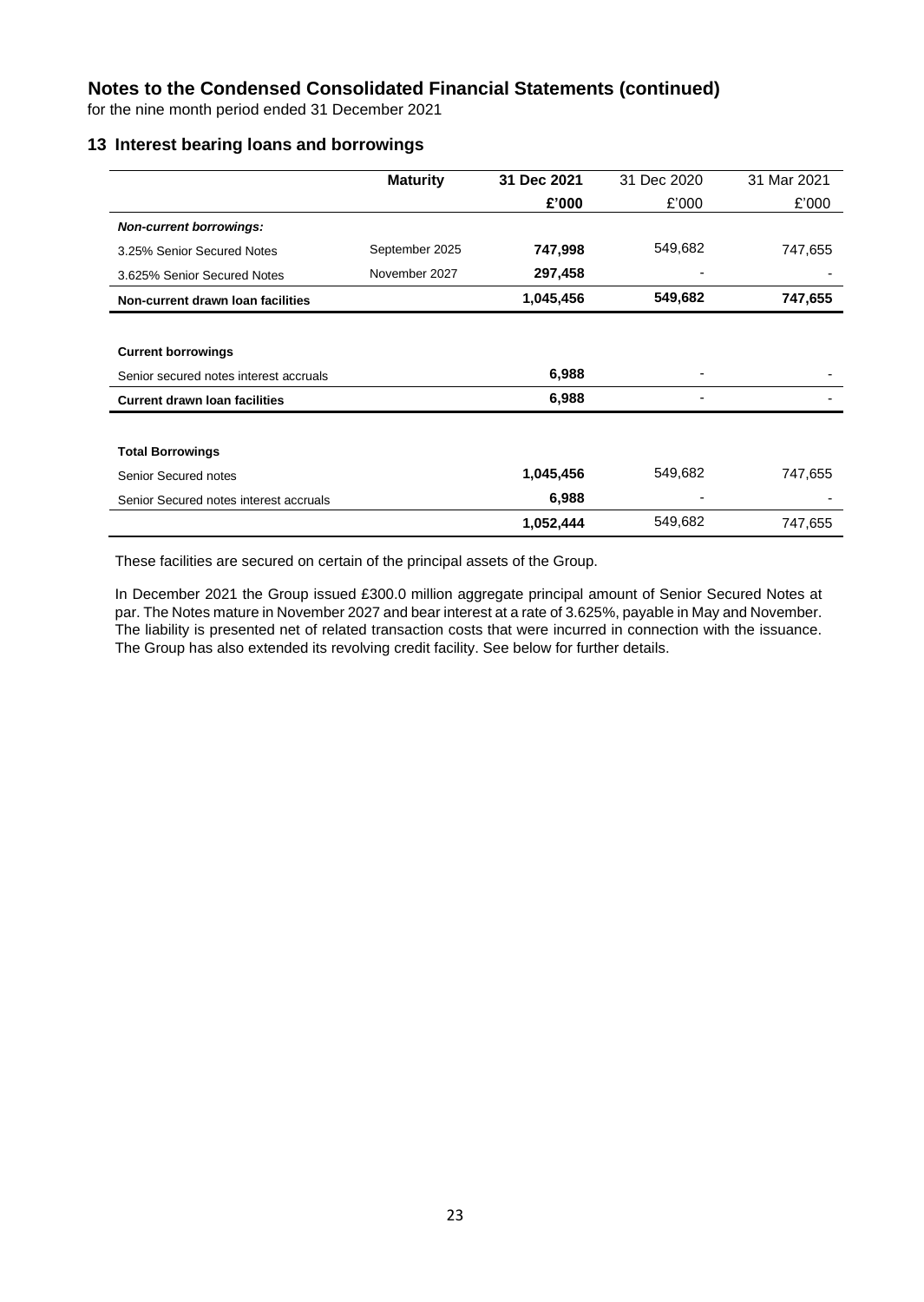for the nine month period ended 31 December 2021

#### **13 Interest bearing loans and borrowings (continued)**

| At 31 December 2021                 | Within 1 year<br>£'000 | $\overline{2}$ – 5 years<br>£'000 | 5+ years<br>£'000 | <b>Total</b><br>£'000 |
|-------------------------------------|------------------------|-----------------------------------|-------------------|-----------------------|
| <b>Facilities:</b>                  |                        |                                   |                   |                       |
| Revolving credit facility           |                        | 15,000                            | 60,000            | 75,000                |
| Loan notes                          |                        | 750,000                           | 300,000           | 1,050,000             |
| <b>Total facilities</b>             |                        | 765,000                           | 360,000           | 1,125,000             |
|                                     |                        |                                   |                   |                       |
| Drawn Ioans:                        |                        |                                   |                   |                       |
| Revolving credit facility           |                        |                                   |                   |                       |
| Loan notes                          |                        | (750,000)                         | (300,000)         | (1,050,000)           |
| <b>Total drawn loans</b>            |                        | (750,000)                         | (300,000)         | (1,050,000)           |
|                                     |                        |                                   |                   |                       |
| <b>Undrawn facilities:</b>          |                        |                                   |                   |                       |
| Revolving credit facility           |                        | 15,000                            | 60,000            | 75,000                |
| Loan notes                          |                        |                                   |                   |                       |
| <b>Undrawn committed facilities</b> |                        | 15,000                            | 60,000            | 75,000                |
|                                     |                        |                                   |                   |                       |
| At 31 December 2020                 | Within 1 year<br>£'000 | $2 - 5$ years<br>£'000            | 5+ years<br>£'000 | <b>Total</b><br>£'000 |
| <b>Facilities:</b>                  |                        |                                   |                   |                       |
| Revolving credit facility           |                        | 50,000                            |                   | 50,000                |
| Loan notes                          |                        | 550,000                           |                   | 550,000               |
| <b>Total facilities</b>             | $\overline{a}$         | 600,000                           | $\blacksquare$    | 600,000               |
|                                     |                        |                                   |                   |                       |
| Drawn Ioans:                        |                        |                                   |                   |                       |
| Revolving credit facility           |                        |                                   |                   |                       |
| Loan notes                          |                        | (550,000)                         |                   | (550,000)             |
| <b>Total drawn loans</b>            |                        | (550,000)                         |                   | (550,000)             |
| <b>Undrawn facilities:</b>          |                        |                                   |                   |                       |
| Revolving credit facility           |                        | 50,000                            |                   | 50,000                |
| Loan notes                          |                        |                                   |                   |                       |

The available drawn and undrawn committed facilities are as follows.

**Undrawn committed facilities** - 50,000 - 50,000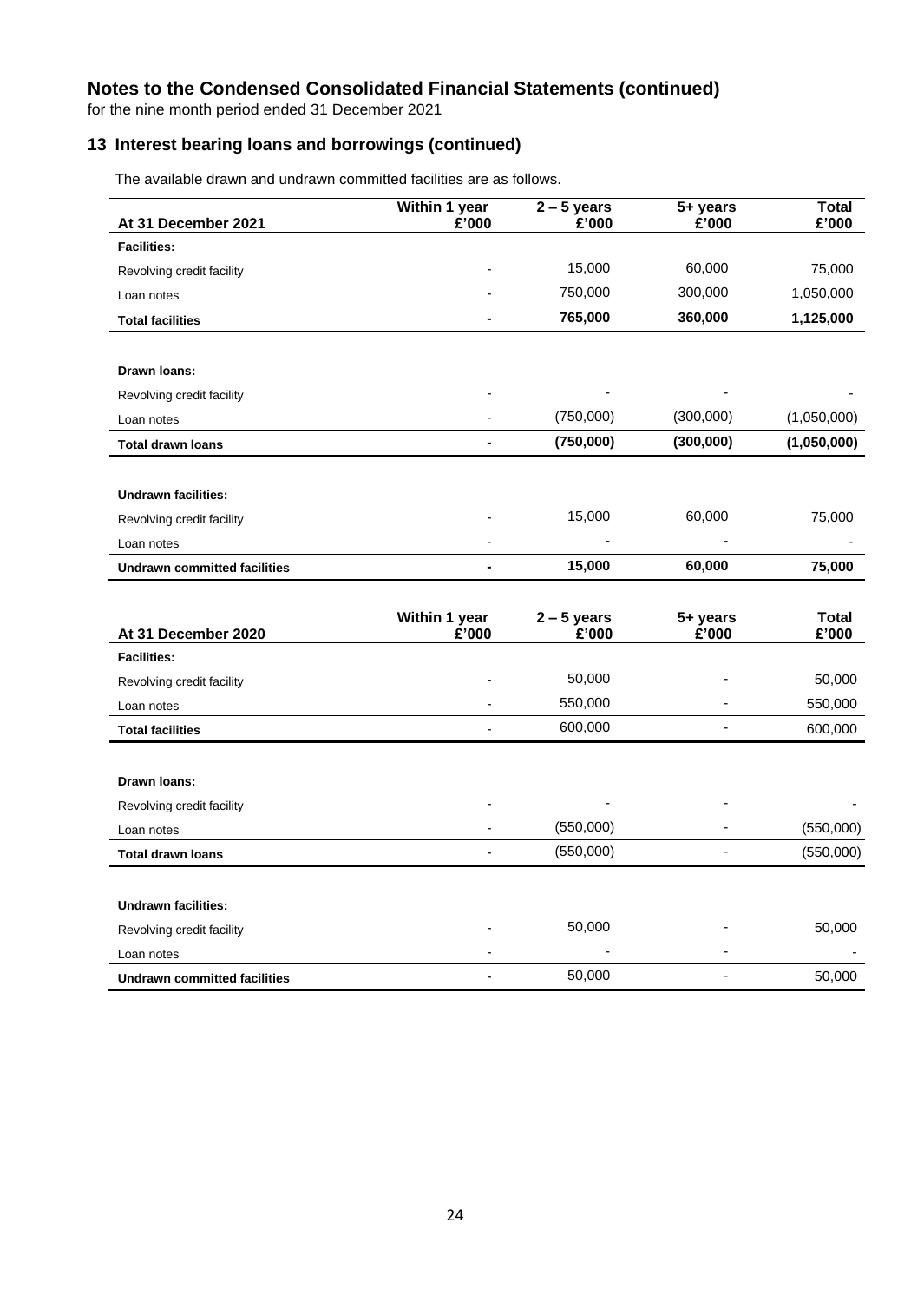for the nine month period ended 31 December 2021

#### **14 Derivative financial instruments**

The Group's interest rate swaps are recognised as derivative financial instruments.

|                                                         | 31 Dec 2021 | 31 Dec 2020 | 31 Mar 2021 |
|---------------------------------------------------------|-------------|-------------|-------------|
|                                                         | £'000       | £'000       | £'000       |
| Financial liabilities carried at fair value:            |             |             |             |
| Current derivative financial instrument liabilities     | 275         |             |             |
| Non-current derivative financial instrument liabilities | 783         | 2.798       | 2,095       |
|                                                         | 1,058       | 2.798       | 2,095       |

#### *Interest rate swaps*

To minimise the volatility in cash flows from a change in SONIA, the Group holds interest rate swaps as economic hedges against undrawn debt obligations. The main terms of the Group's interest rate swaps, including the notional amounts, are detailed below.

| <b>Effective interest rate %</b> | <b>Maturity</b> | 31 Dec 2021 | 31 Dec 2020 | 31 Mar 2021 |
|----------------------------------|-----------------|-------------|-------------|-------------|
|                                  |                 | £'000       | £'000       | £'000       |
| 2.00% + variable margin          | April 2025      | 25,000      | 25,000      | 25,000      |
| 2.16% + variable margin          | April 2022      | 25,000      | 25,000      | 25,000      |
|                                  |                 | 50,000      | 50,000      | 50,000      |

Fair value movements on interest rate swaps are recognised in the statement of comprehensive income within interest payable and receivable. The swaps settle in cash on a quarterly basis. The fair value of the swaps is determined by reference to market interest rate curves.

#### **15 Trade and other payables**

|                                      | 31 Dec 2021 | 31 Dec 2020 | 31 Mar 2021              |
|--------------------------------------|-------------|-------------|--------------------------|
|                                      | £'000       | £'000       | £'000                    |
| Trade payables                       | 1,216       | 4,747       | 2,803                    |
| Corporation tax payable              | 340         | 396         |                          |
| Value added tax                      | 6,744       | 9,844       | $\overline{\phantom{0}}$ |
| Other payables                       | 755         | 1,290       | 981                      |
| Accruals and deferred income         | 57,729      | 56,028      | 43,379                   |
| Amounts due to parent company        | 9,289       | 7,110       | 7,741                    |
| Capital expenditure related payables | 22,141      | 11,947      | 11,866                   |
|                                      | 98,214      | 91,362      | 66,770                   |

Amounts due to the parent company are interest free and have no fixed repayment terms.

No fixed security has been given in respect of any of the items listed above.

At 31 December 2021, the Group had total capital commitments contracted for, but not provided in the financial statements, of £408.5 million (2020: £41.8 million) in respect of property, plant and equipment arising from the redevelopment of Pinewood West and the expansion of Shepperton Studios. Included within property, plant and equipment are certain assets connected with the Group's long-standing expansion and redevelopment programme, the cost of which is not yet known with certainty. Liabilities in respect of these amounts are estimated and recognised within capital creditors, totalling £11.4 million (31 March 2021: £6.0 million). The